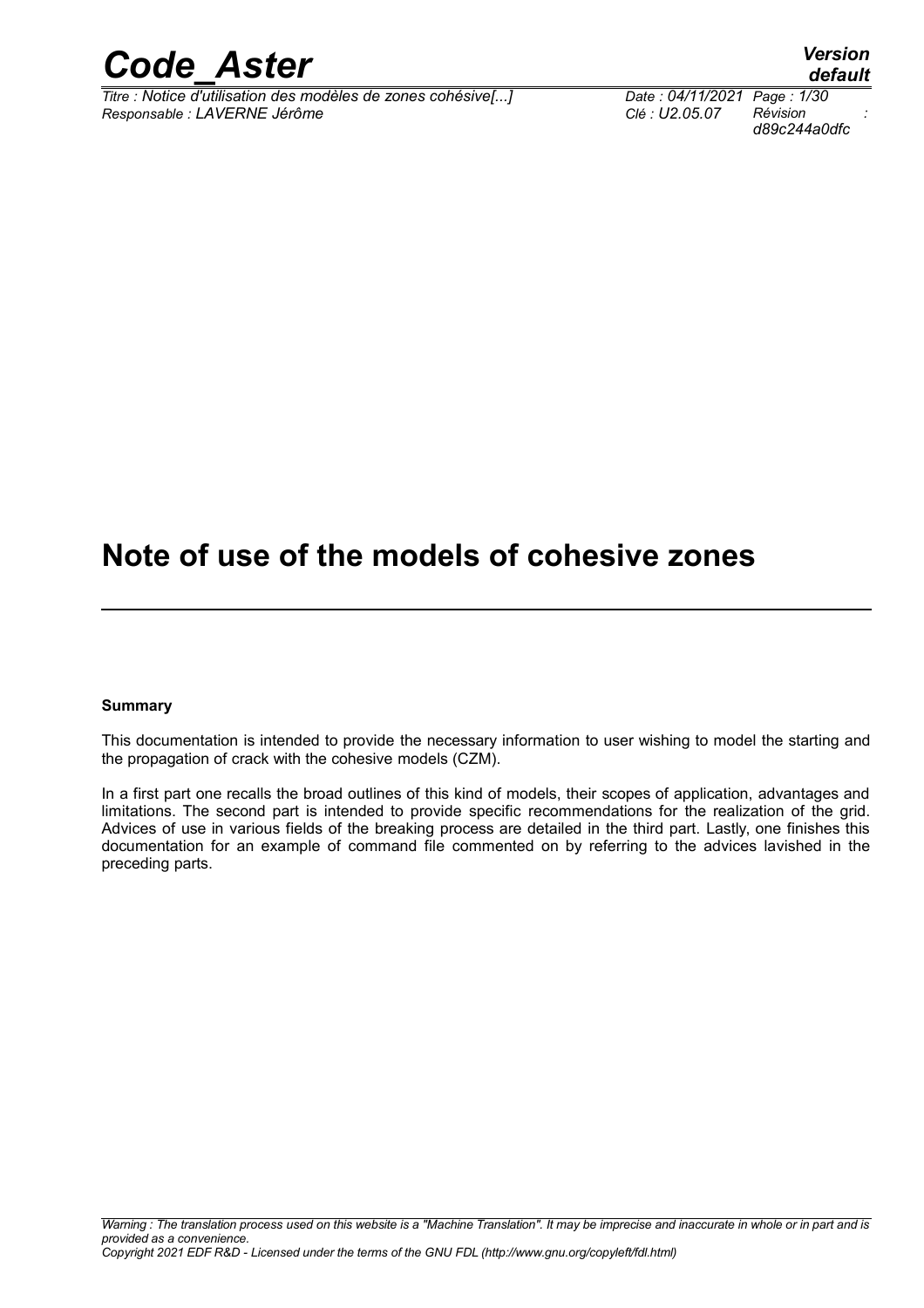# **Code Aster**

Titre : Notice d'utilisation des modèles de zones cohésive[...] Responsable : LAVERNE Jérôme

# **Contents**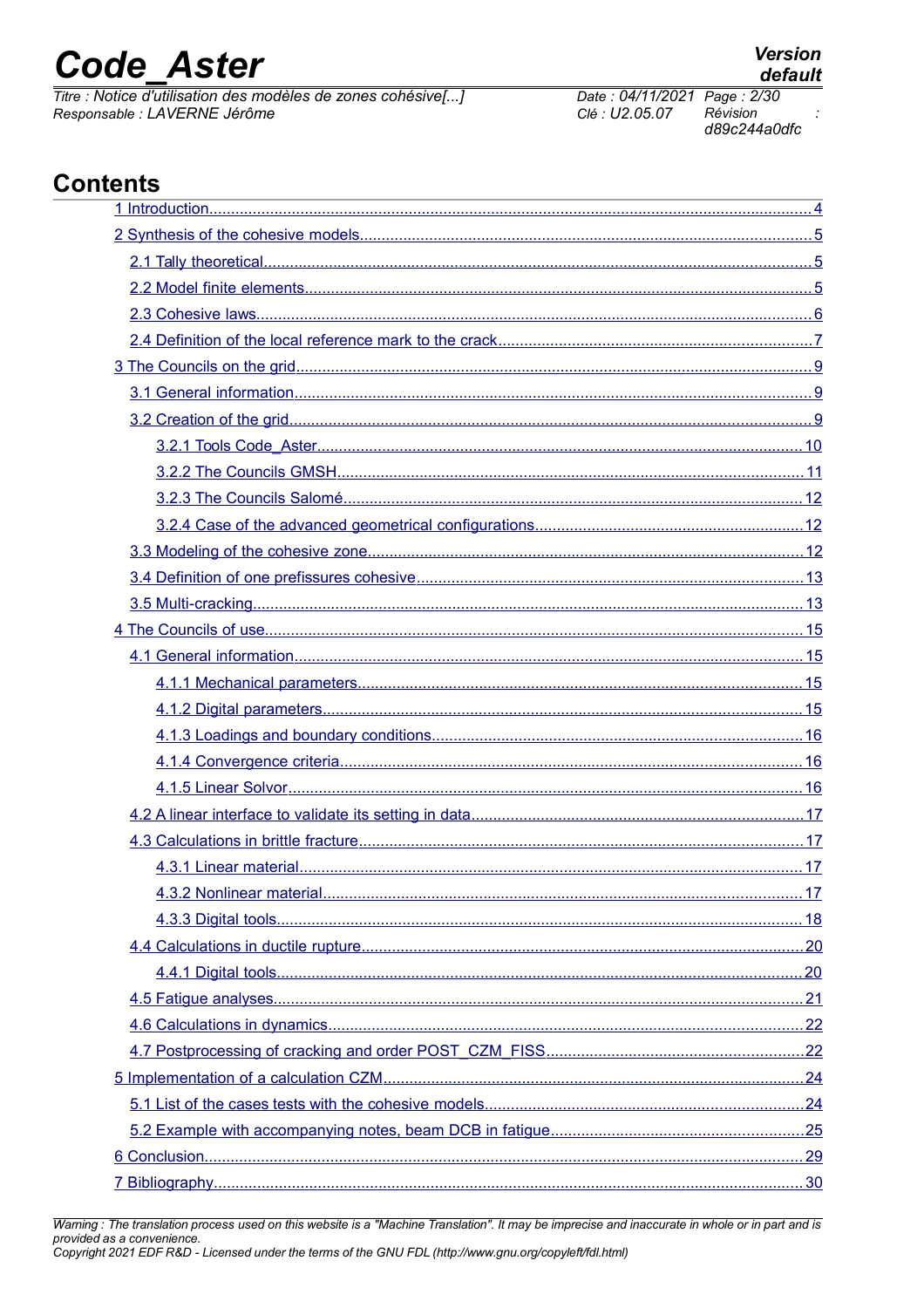

*Titre : Notice d'utilisation des modèles de zones cohésive[...] Date : 04/11/2021 Page : 3/30*  $Responsible : LAVERNE Jérôme$ 

*default d89c244a0dfc*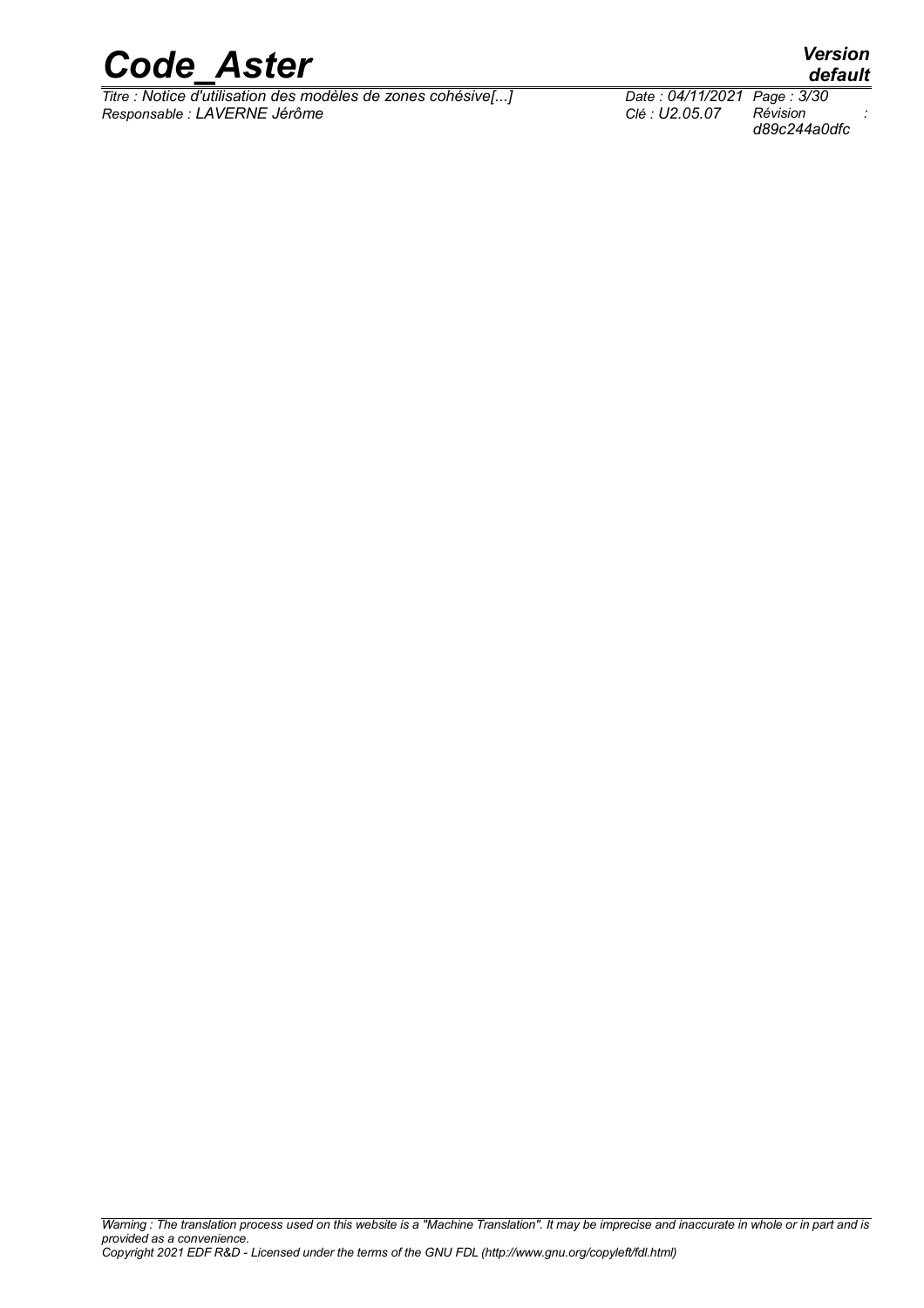*Titre : Notice d'utilisation des modèles de zones cohésive[...] Date : 04/11/2021 Page : 4/30 Responsable : LAVERNE Jérôme Clé : U2.05.07 Révision :*

*d89c244a0dfc*

### **1 Introduction**

<span id="page-3-0"></span>The ambition of the cohesive models is to represent the evolution of surfaces of damage and/or rupture of a solid in 2D or 3D, initially healthy or already partially fissured, subjected to a range of requests very broad (mixed mode, cyclic loadings, thermics…) in quasi-static or dynamic mode for a material having or not nonlinearities in its behavior (elasticity, plasticity, viscosity,…). This ambition however is limited, for the moment, with an evolution of surfaces whose direction is known *a priori* .

This approach, largely developed in the literature these last years, is gravitational to describe the phenomena of cracking. It is Intermédiaire between the criteria of starting (rate of refund of energy or criteria in constraint) and mechanics continues damage. When the geometrical localization of the potential cracks is known, she provides a sure and robust framework to predict the kinetics of propagation.

The objective of this documentation is to provide a user guide to the users. On the one hand with the research units with an aim of maintaining these models and of making them evolve; but also to facilitate their use by engineering. In a first part one briefly recalls the broad outlines of the models available in *Code\_Aster*, their respective advantages and limits as well as the references necessary to a finer comprehension of their formulation. The precautions to be taken at the time of the realization of the grid are exposed daNS the second part. Third is dedicated to the advices of use in the various fields of the breaking process. Lastly, one finishes this documentation for an example of use commented on.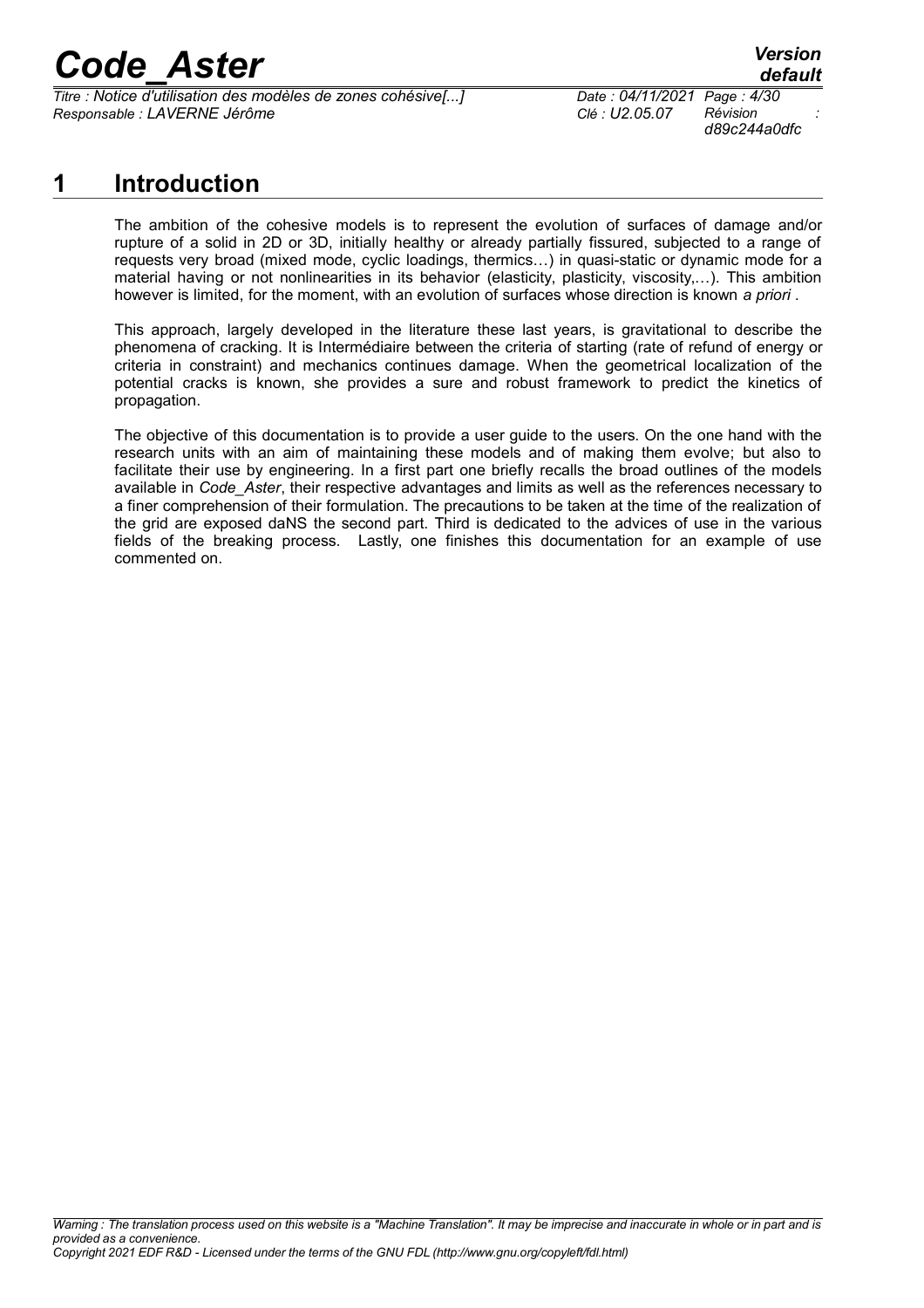*Titre : Notice d'utilisation des modèles de zones cohésive[...] Date : 04/11/2021 Page : 5/30 Responsable : LAVERNE Jérôme Clé : U2.05.07 Révision :*

*d89c244a0dfc*

# <span id="page-4-2"></span>**2 Synthesis of the cohesive models**

### **2.1 Tally theoretical**

<span id="page-4-1"></span>The cohesive models presented here are based on the variational approach of the rupture suggested by Frankfurt and Marigo [bib2]. Based on a principle of minimization of energy, it makes it possible to represent the starting and the propagation of cracks, without assumptions a priori on their space-time evolutions and whatever the loading applied. This theory applies that the configuration of balance of a structure is that which minimizes, with each increment of loading, its total energy, summons potential energy and energy of surface. The latter corresponds to energy dissipated to create one or more cracks.

The digital models suggested here are limited in search of state of balance (or satisfactory with the equations of the movement in dynamics) of a structure for which one knows the potential way of cracking as a preliminary.

### **2.2 Model finite elements**

<span id="page-4-0"></span>There exists in Code Aster three type of finite elements intended to model cracking with a cohesive law. The two first presented below are classically used in literature (see [bib5] or [bib6]), third are innovator and make it possible to combine the advantages of the two precedents even if, for the moment, it remains in the course of validation.

**The element of joint (** *EJ* **)** classic, laid out along the potential cracks, makes it possible to discretize the jump of displacement with an order in conformity with the other elements of the grid. On the other hand, it requires a regularization of the cohesive law by penalization of the conditions of contact and adherence, apparently source of instabilities of the total answer of the structure. Moreover, it leads to space oscillations of the cohesive forces which can prove to be crippling, because of their collocation at the points of Gauss of the elements.

Modelings: PLAN\_JOINT, AXIS\_JOINT, 3D\_JOINT Documentations: [R3.06.09] and [U3.13.14]

**The element with discontinuity (** *ED* **)** incluse discretizes at the same time the jump of displacement (constant by piece) and the field of surrounding voluminal displacement ( *Q1* ). It fills its objective, namely the taking into account without regularization of the conditions of adherence. On the other hand, as opposed to what one hoped, the geometrical position of the crack is not left free, except deviating from an energy formulation. Moreover, its limitation with an elastic behavior into quasi-static and the insufficient order of discretization return it limited in practice.

Modelings: PLAN\_ELDI, AXIS\_ELDI Documentations: [R7.02.14] and [U3.13.14]

More recently, the development of a third family finite elements made it possible to reconcile the advantages of the two preceding ones. Also laid out along the potential cracks, **the mixed element of interface (** *EI* **)** provides a discretization of the field of displacement ( *P2* ), cohesive forces ( *P1* ) and of the jump of displacement ( *P1* - discontinuous or *P2* - discontinuous). So that:

- it authorizes it treatment conditions of adherence without any regularization, from where more regular structural answers;
- it respects condition LBB which guarantees a satisfactory convergence with the refinement of grid, with the same rate as for the elements of volume (quadratic convergence);
- it is compatible with any law of voluminal behavior.
- on the other hand it is compatible only with one quadratic grid

For the elements of interface, one distinguishes a standard modeling  $*$  INTERFACE and an underintegrated modeling  $*$  INTERFACE  $S$ . In the first, the jump of displacement is modelled by a field *P2* - discontinuous, while in the second it is modelled by a field *P1* -discontinuous. Each one of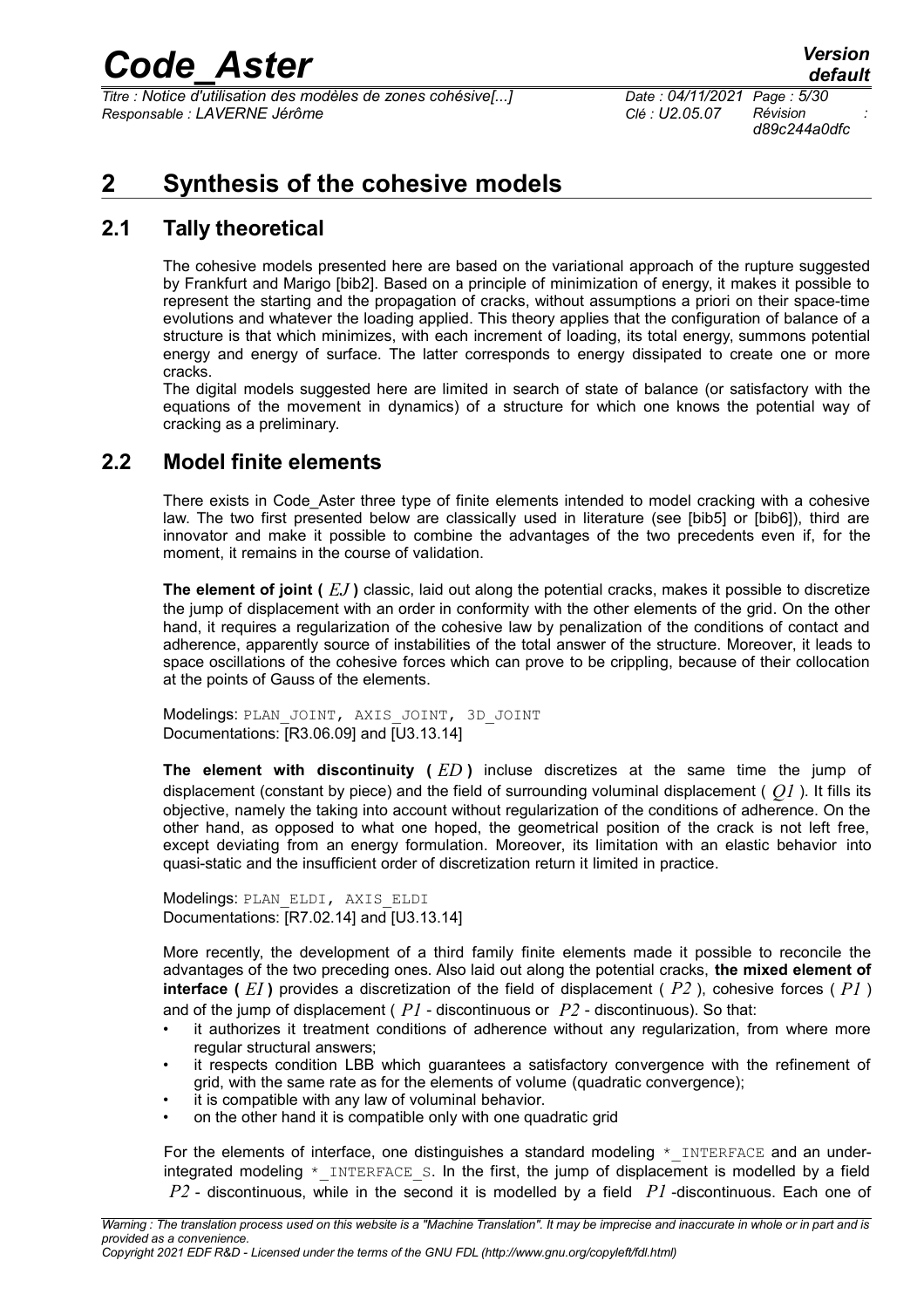*Titre : Notice d'utilisation des modèles de zones cohésive[...] Date : 04/11/2021 Page : 6/30 Responsable : LAVERNE Jérôme Clé : U2.05.07 Révision :*

*d89c244a0dfc*

these modelings has advantages and disadvantages. Standard modeling limits the risk of appearance of worthless pivots in the tangent matrix, but does not check condition LBB strictly. To cure it, one advises to choose a parameter of penalization of Lagrangian increased not too large (this choice brings a little "flexibility" in modeling). Under-integrated modeling checks condition LBB best, but more often presents of the worthless pivots in the tangent matrix. These pivots appear in particular when the interface is on a symmetry plane, or between a volume and an element of structure (MEMBRANE, GRID or BAR).

The first applications confirm the potential of this element which will have made a success of the synthesis of the two preceding families. Its application in dynamics to treat the brutal propagations is envisaged in the short run.

Modelings: PLAN\_INTERFACE, AXIS\_INTERFACE, 3D\_INTERFACE, PLAN\_INTERFACE\_S, AXIS INTERFACE S, 3D INTERFACE S Documentations: [R3.06.13] and [U3.13.14]

| Model finite element                   | EJ                                          | ED                          | EI                                                                             |
|----------------------------------------|---------------------------------------------|-----------------------------|--------------------------------------------------------------------------------|
| <b>Mechanical problem</b>              | Minimum of energy                           | Minimum of energy           | Minimum of energy under<br>constraints                                         |
| Modeling                               | 2D plan, axis and 3D                        | 2D plan, axis               | 2D plan, axis and 3D                                                           |
| finite<br>Dimension<br>elements        | Surface                                     | Voluminal                   | Surface                                                                        |
| Type of elements                       | QUAD4, HEXA8,<br>PENTA6                     | QUAD4                       | QUAD8, HEXA20,<br>PENTA <sub>15</sub>                                          |
| Form of energy                         | Regularized                                 | Not regularized             | Not regularized                                                                |
| Surrounding material                   | Linear or Non Linéaire                      | Linear                      | Linear or Non Linéaire                                                         |
| Interpolation                          | P1 displacement,<br>P1 jump                 | P1 displacement,<br>P0 jump | Displacement P2,<br>Forced P1, P1<br>jump discontinuous or<br>discontinuous P2 |
| Influence of the digital<br>parameters | Great influence of the<br>digital parameter | Digital Pas de<br>parameter | Weak influence of the<br>digital parameter                                     |
| Type of calculations                   | Statics and dynamic                         | <b>Statics</b>              | Statics and dynamic (?)                                                        |

**Table 1:** synthesis of the advantages and limits of the models finite element quoted previously.

In table 1 one finds the advantages of the models *EJ* and *ED* in the model *EI* without having the limits of them: not regularized law, or not linear behavior linear material, jump *P1* and digital parameter which does not influence the results of calculation while it is the case with that of *EJ* .

### **2.3 Cohesive laws**

<span id="page-5-0"></span>The cohesive laws are a relation between the vector forced and the jump of displacement in each point of gauss. All these laws are non-linear and must be used with the operator non-linear STAT/DYNA\_NON\_LINE (consequently they are not adapted for MECA\_STATIQUE). For the preceding models the cohesive laws are baptized:

```
EJ : CZM_LIN_REG, CZM_EXP_REG
     ED : CZM_EXP
     EI : CZM_OUV_MIX, CZM_TAC_MIX, CZM_EXP_MIX CZM_FAT_MIX, CZM_TRA_MIX,
CZM_LAB_MIX
```
One gives an example in mode of opening (figure 2.3), relation between the normal component of the vector forced  $\sigma_n$  and the normal jump  $\delta_n$  . The variable interns threshold  $\kappa$  allows to manage the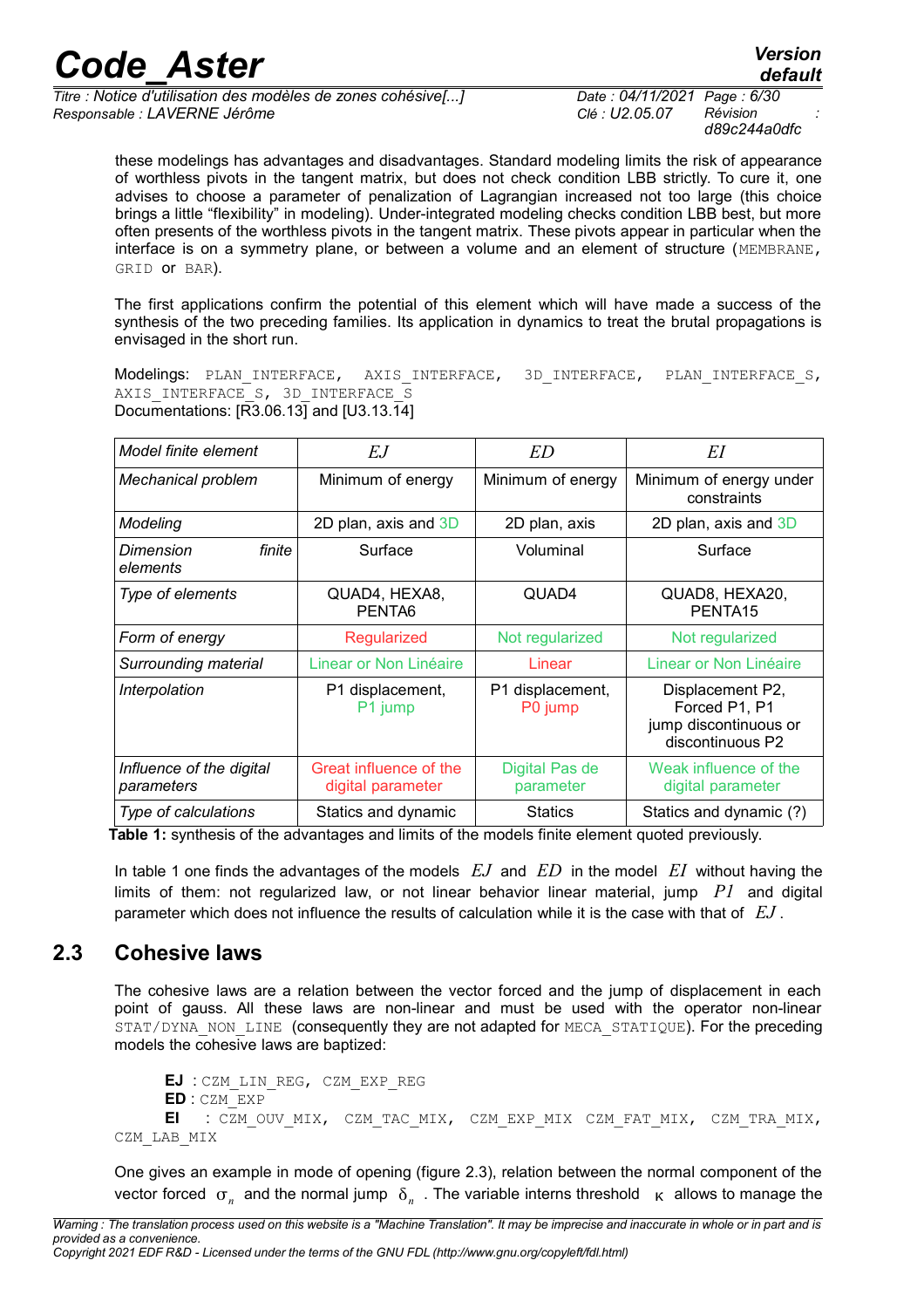| <b>Code Aster</b>                                                                            |                                               | <b>Version</b><br>default |  |
|----------------------------------------------------------------------------------------------|-----------------------------------------------|---------------------------|--|
| Titre : Notice d'utilisation des modèles de zones cohésive[]<br>Responsable : LAVERNE Jérôme | Date: 04/11/2021 Page: 7/30<br>Clé : U2.05.07 | Révision                  |  |
|                                                                                              |                                               | d89c244a0dfc              |  |

irreversibility of cracking. The mechanical parameters of the law are the critical stress of starting *<sup>c</sup>* and the rate of critical refund of energy  $\,G_{c}\,$  . The report of these two parameters defines a critical jump  $\delta_c = 2G_c/\sigma_c$  with beyond which the constraint is cancelled.



**Figure 2.3** : Normal component of the vector forced according to the normal jump for the law CZM OUV MIX (threshold  $\kappa$  no one on the left and positive on the right).

Principal differences between the laws  $CZM*$  relate on the phase of starting and the form of the law post-peak. Laws \*REG take into account the contact part/adhesion in a penalized way while the others carry out these phases in a perfect way (infinite slope in the beginning, to see figure 2.3). Let us note that the regularization of the cohesive laws affects the results of calculation (see the part [15\)](#page-14-0). In addition, laws \*EXP\* (except CZM EXP MIX whose law was truncated voluntarily) have an exponential behavior decreasing which tends asymptotically towards zero with the opening of the lips. Formally, those do not make it possible to define a point of crack, one will prefer the other laws with linear decrease to them which explicitly provide the position of the bottom of crack (critical jump of rupture, to see figure 2.3).

Generally, at the time of the phase of propagation of the crack, the form of the cohesive law (linear or exponential) has little influence on cracking, on the other hand it can play a role on the phase of starting. For more details on these laws to see [ R7.02.11 ] .

### **2.4 Definition of the local reference mark to the crack**

<span id="page-6-0"></span>For the integration of the cohesive law which utilizes a jump of displacement, function of the nodal displacements expressed in the total reference mark, it is necessary to know a local reference mark  $(n, t1, t2)$  with the element. For the EI and the EJ two different methods were adopted, each one having its advantages but also its limitations.

*For EI :* the user provides the necessary information to define the local reference mark (in 2D, a swing angle is enough, in 3D it is necessary to know the three nautical angles). It is relatively simple for a rectilinear or plane crack. That becomes much more complex when it is not any more the case. On the other hand this method makes it possible to impose a single local reference mark on all the elements of a crack planes given and thus authorizes a coherent visualization of the jumps of displacement in mode *II* and *III* . We will see that it is not the case for *EJ* and *ED* .

For a group of mesh of interface  $FISS$  in a given plan, the user informs in the following way the characteristics of the EI (angles nautical  $(a, b, c)$  in degrees):

```
 ORIEN_FI=AFFE_CARA_ELEM (
                    MODELE=MO,
              MASSIF= (
                     F (GROUP MA=' FISS', ANGL REP= (has, B, c)),
```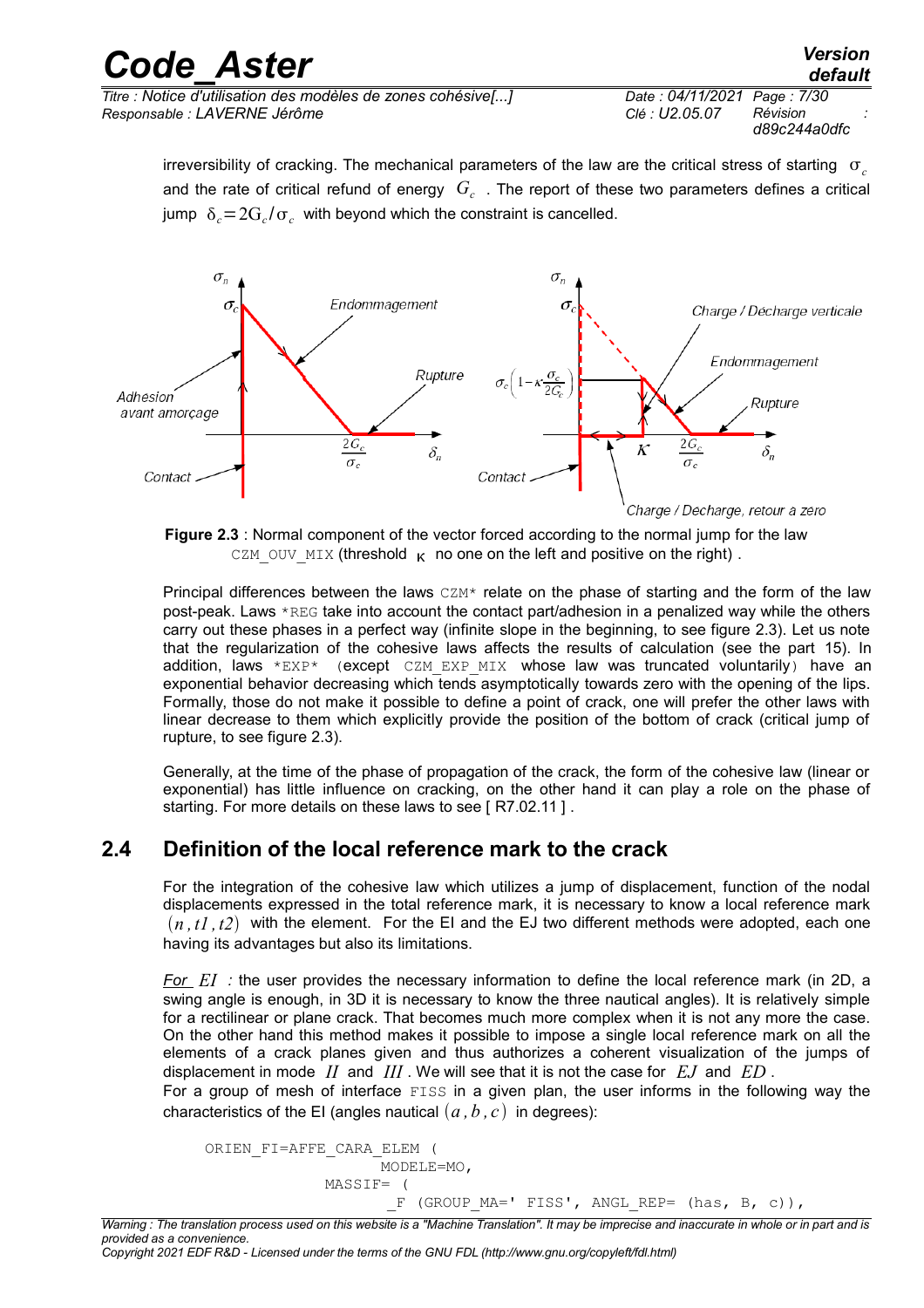*Titre : Notice d'utilisation des modèles de zones cohésive[...] Date : 04/11/2021 Page : 8/30 Responsable : LAVERNE Jérôme Clé : U2.05.07 Révision :*

*d89c244a0dfc*

) ) ;

then CARA ELEM = ORIEN FI in STAT NON LINE.

In 2D it is easy to know the angle between the normal of the local reference mark *n* and the vector *X* total reference mark. This angle is the first nautical angle, the two others are indicated to zero. In 3D it is a little more difficult. To help the user one provides some examples of nautical angles with the definition of the local reference mark  $(n, t1, t2)$  in the total reference mark  $(X, Y, Z)$ .

 $(0, 0, 0)$ ;  $(n, t1, t2) = (X, Y, Z)$  $(90, 0, 0)$ : $(n, t1, t2) = (Y, -X, Z)$  $(-90, 0, -90)$ ;  $(n, t1, t2) = (-Y, -Z, X)$  $(0, -90, -90)$ : $(n, t1, t2) = (Z, X, Y)$ 

*For EJ and them ED* : The calculation of the local reference mark is carried out (into hard) starting from the geometrical coordinates of the element. No information is given by the user, the taking into account of or not plane nonrectilinear cracks is thus immediate. On the other hand, for a plane crack, the elements have all the same normal but tangent vectors  $(t1, t2)$  different from one element to another. That of course does not affect any the validity of calculations, on the other hand that prevents a clean visualization of the components of the jump in mode *II* or *III* .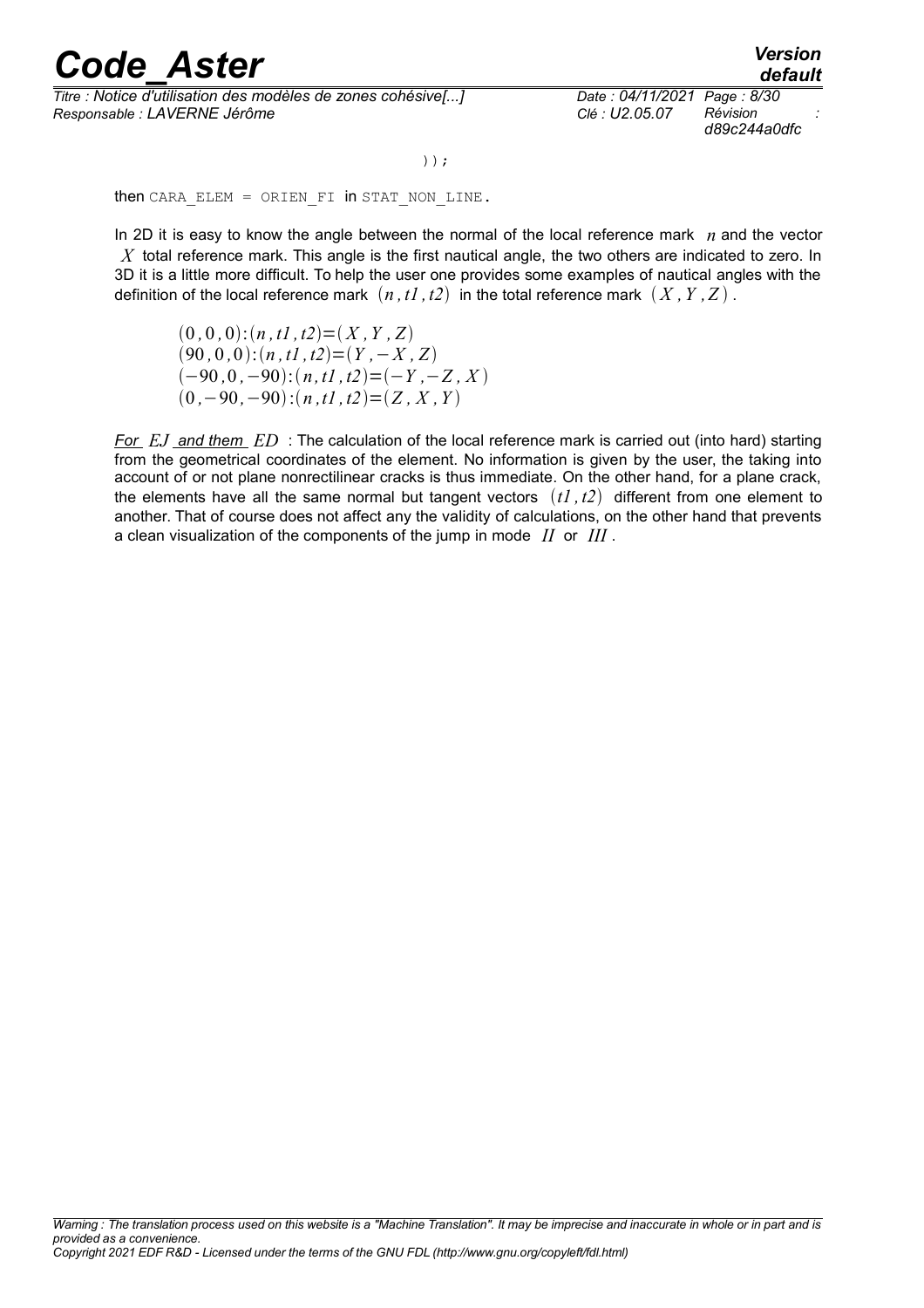*Titre : Notice d'utilisation des modèles de zones cohésive[...] Date : 04/11/2021 Page : 9/30 Responsable : LAVERNE Jérôme Clé : U2.05.07 Révision :*

*d89c244a0dfc*

# **3 The Councils on the grid**

<span id="page-8-2"></span>After some general information on different the type of finite elements, one provides advices on the realization of the grid like on his characteristics in order to correctly modelling the cohesive crack in various configurations.

### **3.1 General information**

<span id="page-8-1"></span>Generally, the cohesive models make it possible to represent a crack on a way  $\Gamma$  given a priori. These models give an account of the evolution but not of the direction of the propagation. It is thus necessary to carry out a grid compatible with the potential way of crack. That consists in having the cohesive elements along this way.



**Figure 3.1-a** : Diagram 3D of an element *EI* or *EJ* inserted between two tetrahedrons.

For the surface models ( *EJ* and *EI* ), in 2D the lips of the crack correspond to large the side of the cohesive elements (degenerated quadrangles), in 3D the lips are defined by the triangular faces (for the degenerated pentahedrons) or rectangular (for the degenerated hexahedrons). For the element with internal discontinuity *ED* , the crack passes by the center of the element and is parallel to the two opposite sides. Models *EJ* and *ED* have a linear interpolation of displacements, they are compatible with a linear voluminal grid *Q1* or *P1* . *EI* with a quadratic interpolation of displacements and is compatible with quadratic voluminal meshs *Q2* or *P2* .



**Figure 3.1-b** : Diagram 2D of the cohesive elements

### **3.2 Creation of the grid**

<span id="page-8-0"></span>One gives in this part the tools available in *Code\_Aster* to guarantee the good realization of a grid with a cohesive crack then one provides advices for the mailleurs GMSH and Salomé.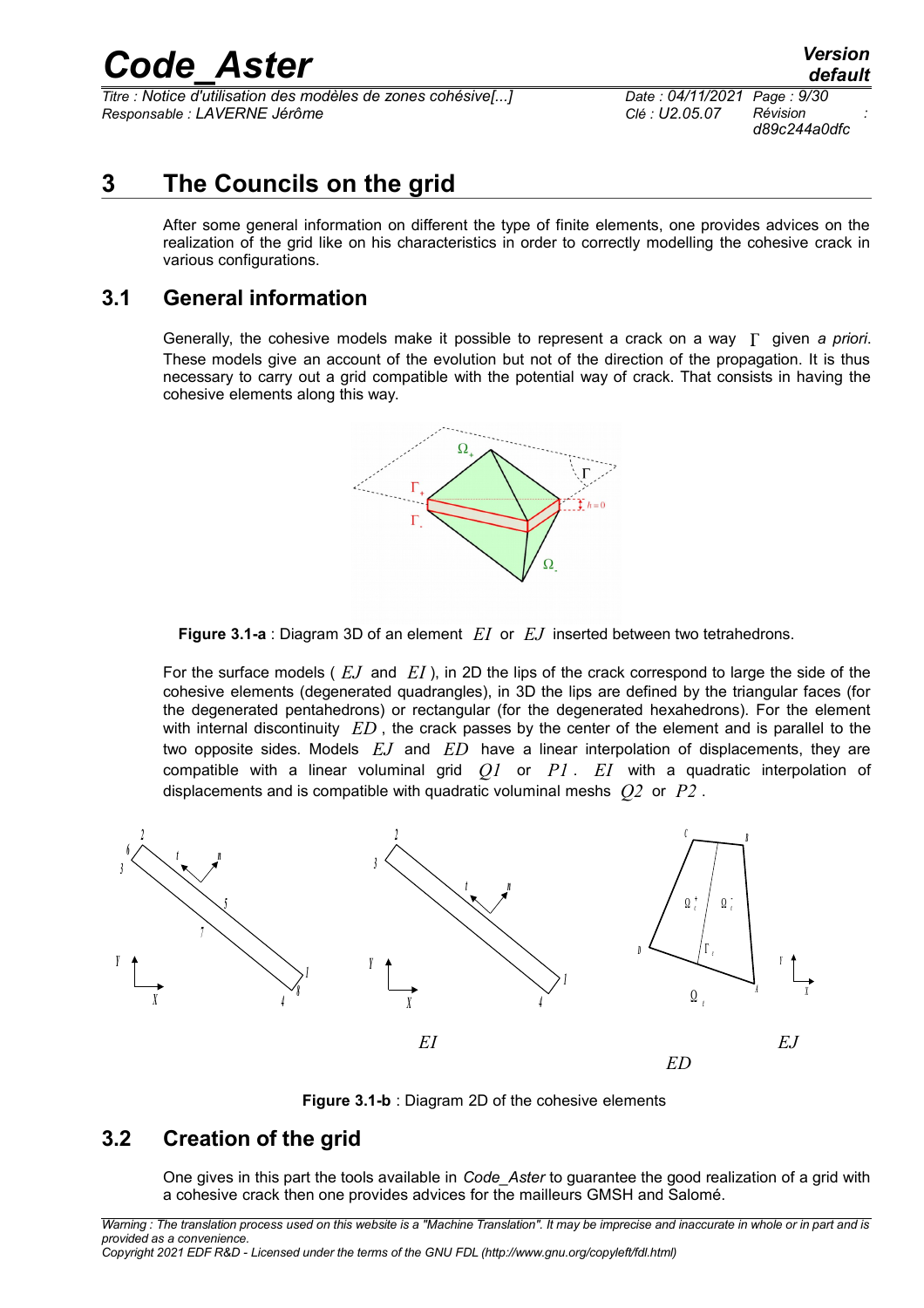*Titre : Notice d'utilisation des modèles de zones cohésive[...] Date : 04/11/2021 Page : 10/30 Responsable : LAVERNE Jérôme Clé : U2.05.07 Révision :*

*d89c244a0dfc*

#### **3.2.1 Tools** *Code\_Aster*

<span id="page-9-0"></span>Meshs of the cohesive elements *EI* and *EJ* are surface, their orientation is defined by a local reference mark, it is thus necessary that their local connectivity is defined *a priori*. It is also the case of *ED* who are voluminal since they are crossed by a surface discontinuity.

Two techniques are available in *Code\_Aster* to carry out this spot. The first, once the grid carried out, consists in checking that they have a local classification *ad hoc* (orientation). The second consists in carrying out the grid of the cohesive elements starting from two groups of nodes in glance (automatic creation).

#### **Remarks :**

- *The thickness of the elements EJ and EI does not have influence on the solution. The latter can however modify dimensions of the structure, the user must carry out the grid consequently. When that is possible one advises to carry out meshs worthless thickness.*
- *For postprocessing in 2D a small thickness can however facilitate the visualization of the variables at the points of gauss (this problem does not arise in 3D because one visualizes a surface).*
- *On the other hand, them ED have necessarily a nonworthless thickness. One recommends to choose a size of the same order of magnitude as that of the surrounding noncohesive elements.*

#### *Orientation*

The keyword ORIE FISSURE (order MODI MAILLAGE) allows to make sure of the good local classification of the meshs and to renumber correctly if necessary. For more details on the use of this procedure to see [U4.23.04]. One advises systematically to use this order which functions in 2D and in 3D (provided that the thickness of the meshs is nonworthless) and whatever the type of cohesive elements (linear or quadratic). One gives an example of use for the cohesive layer ' $J\text{OINT}$ ':

```
MA=MODI MAILLAGE (reuse =MA,
                 MAILLAGE=MA, ORIE FISSURE= F (GROUP MA=' JOINT'),)
```
#### *Automatic creation*

Another possibility: CREA\_FISS L allowscreation of cohesive meshs starting from two groups of nodes has (in glance or confused two to two). Some care are necessary for the use of this order, it is thus advised to read the documentation of CREA\_MAILLAGE [U4.23.02]. This functionality is available in 2D (the equivalent 3D is possible with a python Salomé, to see [12](#page-11-2) below), here is an example starting from the groups of nodes GN1 and GN2.

```
MY = CREA_MAILLAGE (
  GRID = MA INI,
  CREA FISS = (\overline{F} (NOM=' JOINT', GROUP NO 1=' GN1', GROUP NO 2=' GN2', PREF MAILLE='
MJ'),
     ))
```
*Remarks :*

- *Once the order CREA\_FISS Réasmoothed it is not necessary to pass the shredder ORIE\_FISSURE if a linear grid is carried out .*
- *If one wishes to use this procedure with the elements of interface (thus quadratic grid), it is initially necessary to carry out the preceding procedure on a linear grid, then to pass into quadratic (LINE\_QUAD/TOUT=' OUI') and finally to pass by again shredder ORIE\_FISSURE on the cohesive layer because the order LINE\_QUAD perhaps modified local numeration.*

Lastly, tools are under development to facilitate the creation of cohesive meshs. In particular in Salomé version 5 (see [12\)](#page-11-2).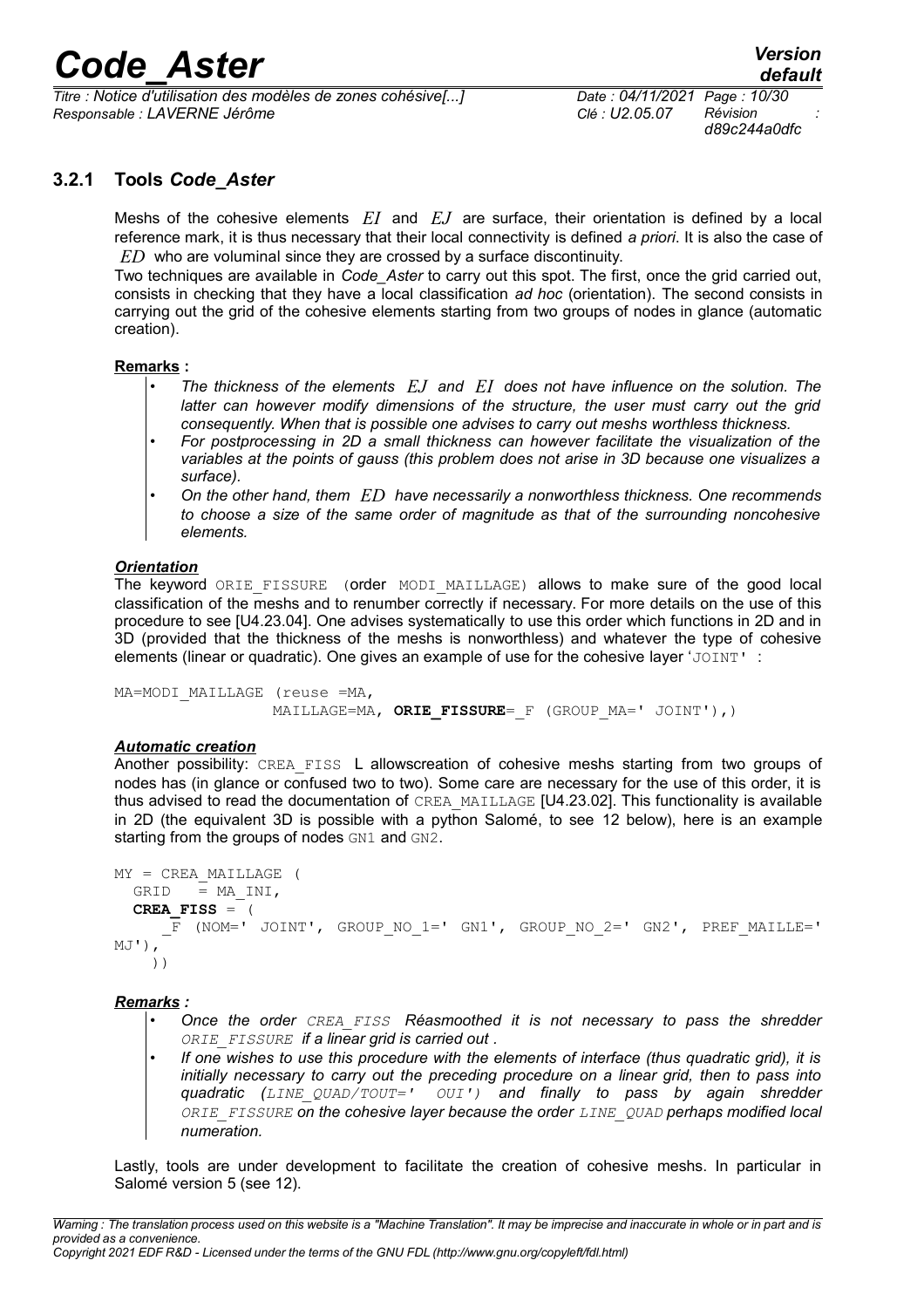*Titre : Notice d'utilisation des modèles de zones cohésive[...] Date : 04/11/2021 Page : 11/30 Responsable : LAVERNE Jérôme Clé : U2.05.07 Révision :*

*d89c244a0dfc*

#### **3.2.2 The Councils GMSH**

<span id="page-10-0"></span>With free maillor GMSH, it is rather easy to build a layer of cohesive finite elements intended to be elements of joint or interface whatever the nature of the voluminal grid. It is enough to use the order " Extrude " and to take some precautions.

*In 2D :* a line is extruded N of an edge of the field, a thickness ep (small but nonworthless) in the direction there, and it is specified that one wishes only one layer of elements with the keyword " Layers", finally one adds " Recombine " so that the maillor creates quadrangles (triangles by default).

```
ep=0.001
NbCouche = 1;JOINT [] =Extrude Line \{N, \{0, -ep, 0\}\}\){
               Layers {NbCouche, 1}; Recombine;
             }; ;
```
Then one can define one " Physical Line" new line creates or one " Physical Surfaces" surface creates in the following way:

```
Physical Line (a) = {JOINT [0] };
Physical Surfaces (b) = \{JOINED [1]\};
```
The first can be used for example with the application of boundary conditions as symmetry, the second corresponds to the layer of cohesive elements. If one wishes to include the crack inside a field, one proceeds like previously, then the new line is extruded  $JOINT [0]$  to create the second part of volume.

*In 3D* : one proceeds in the same way with extrusion of a surface border of the field, it " Recombine " allows to create hexahedrons if the trace of the grid on extruded surface comprises quadrangles and pentahedrons if the latter comprises triangles.

To finish, the "physical" create in the .geo are used in the command file .comm in a usual way:

| Physical Line (I)                          | corresponds to 'GMi'               | if the grid is with the format msh                                                 |
|--------------------------------------------|------------------------------------|------------------------------------------------------------------------------------|
| Physical Surfaces (J) corresponds to 'GMj' |                                    | if the grid is with the format .msh                                                |
| Physical Line (K)                          | corresponds to $\mathcal{G}$ 1D k' | if the grid is with the format .med                                                |
| Physical Volume (L)                        |                                    | corresponds to $\overline{G}$ 3D $\overline{I}$ if the grid is with the format med |

#### **Caution :**

*There exists a bug in GMSH 2.3 for extrusion 3D with the algorithm of grid 'Tetgen+Delaunay'. This algorithm is that proposed by default, it is thus necessary to modify it in small the Option/mesh/General and to choose 3D algorithm=' Netgen'. This bug is indexed on the Web site of GMSH and should be modified in the future versions.*

#### *Remarks :*

- *The meshs created by GMSH are topologically correct but the local classification of the nodes is not necessarily well carried out. In Code\_Aster the latter must be defined in a specific way in order to distinguish the orientation from the element cohesive. After the reading of the grid to the format .msh or .med it is thus necessary to pass by one MODI\_MAILLAGE with the order ORIE\_FISSURE who carries out this operation of renumerotation of the cohesive elements in an automatic way (see part [10\)](#page-9-0).*
- *Let us note that extrusions evoked above are also easily realizable in an interactive way using the mouse. Once the automatically generated .geo, it is necessary however to add it " Recombine " to create quadrangles in 2D or hexahedron/pentahedral in 3D.*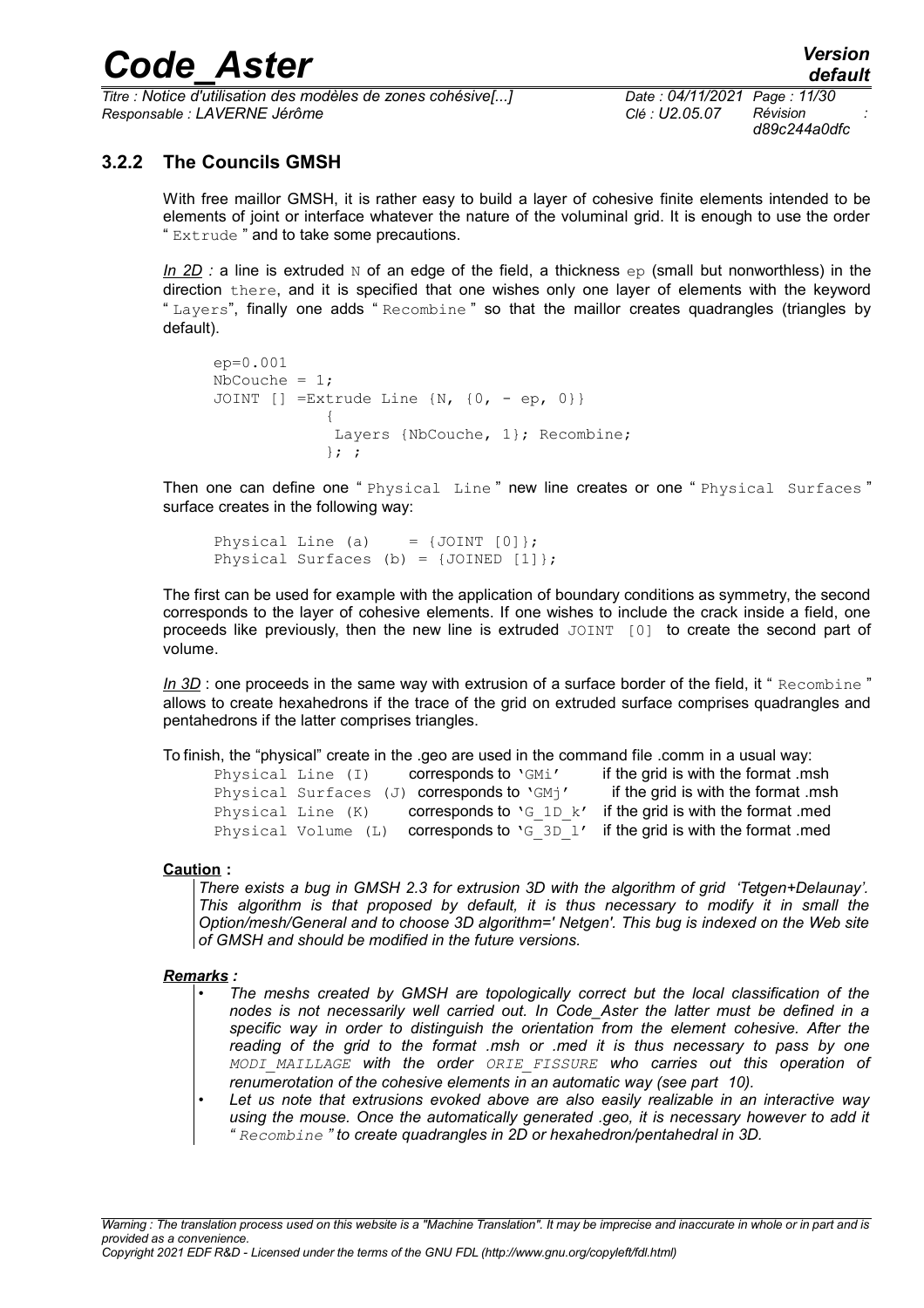*Titre : Notice d'utilisation des modèles de zones cohésive[...] Date : 04/11/2021 Page : 12/30 Responsable : LAVERNE Jérôme Clé : U2.05.07 Révision :*

*d89c244a0dfc*

#### **3.2.3 The Councils Salomé**

<span id="page-11-2"></span>In Salomé, it is possible to extrude a layer of surface elements of an edge of the field. That makes it possible to create cohesive meshs which one will change connectivity so necessary using the order ORIE FISSURE (see part [10\)](#page-9-0).

Work is in hand to carry out the grid of cohesive elements between two volumes or along a surface layer in a volume. The order python  $\text{DoubleNodes}$  allows to duplicate the nodes of a group of surface meshs or a group of nodes given (see manual reference of module MESH). The weaving of the cohesive elements between these two groups of nodes can then be carried out in 2D in the command file using the keyword CREA FISS (see part [10\)](#page-9-0) or starting from a script python<sup>[2](#page-11-4)</sup> in 3D.

#### **Notice :**

*Whatever the technique adopted to net the potential way of crack it is necessary that this one crosses the structure on both sides. Indeed, there do not exist cohesive finite elements intended to model a point of crack (triangle for example) which cannot be propagated. That would not have besides really a direction since opposite with the logic of the modeling of a potential way.*

#### **3.2.4 Case of the advanced geometrical configurations**

<span id="page-11-1"></span>When one employs the finite elements of interface (EI), the presence of two families of degrees of freedom, displacements and the cohesive forces (increased) complicate the management of the advanced geometrical configurations. This expression returns to situations in which several interfaces cross, lead one to the other, lead to a boundary condition kinematics or present a border in the volume and not on an edge of the structure.

Advices on the manner of netting of such configurations were given in the note [bib9]. It is observed there that in fact well the nodes carry the degrees of freedom corresponding to the cohesive forces which require a particular care.

### **3.3 Modeling of the cohesive zone**

<span id="page-11-0"></span>A crack CZM is defined by three zones, the first corresponds to a free crack of constraint, the second, called cohesive zone, where the forces of cohesion are nonworthless and finally a healthy zone (or zones potential cracking) where the constraint of starting was not reached (see figure 3.3).

The cohesive zone makes it possible to carry out a progressive transition from healthy material a true crack. The size of the latter is related to the characteristic length  $\,G_c/\sigma_{_c}\,$  cohesive model, it adapts to remove the singularity of the constraints at a peak of crack. The lower this length is, the more the size of the cohesive zone will be reduced. With the limit, if this one tends towards zero, the cohesive zone disappears and one finds oneself in the case of the classical breaking process with the theoretical possibility to have infinite constraints at a peak of crack. Formally, that amounts taking a stress the rupture  $\sigma_c$  infinite.

One stresses here the importance of the mechanical point of view than digital to so much simulate this cohesive zone correctly. Generally and whatever the type of calculation, one advises to net this zone sufficiently so that it is made up from at least four or five cohesive finite elements. That makes it possible to finely represent the evolution of the crack on a mechanical level but also makes it possible to avoid problems of digital convergence involved in a too coarse discretization of this zone with strong gradient of constraint.

<span id="page-11-3"></span>Available only in version 5 of Salomé

<span id="page-11-4"></span><sup>2</sup> A model in the course of validation is available in the author of this documentation

*Warning : The translation process used on this website is a "Machine Translation". It may be imprecise and inaccurate in whole or in part and is provided as a convenience.*

*Copyright 2021 EDF R&D - Licensed under the terms of the GNU FDL (http://www.gnu.org/copyleft/fdl.html)*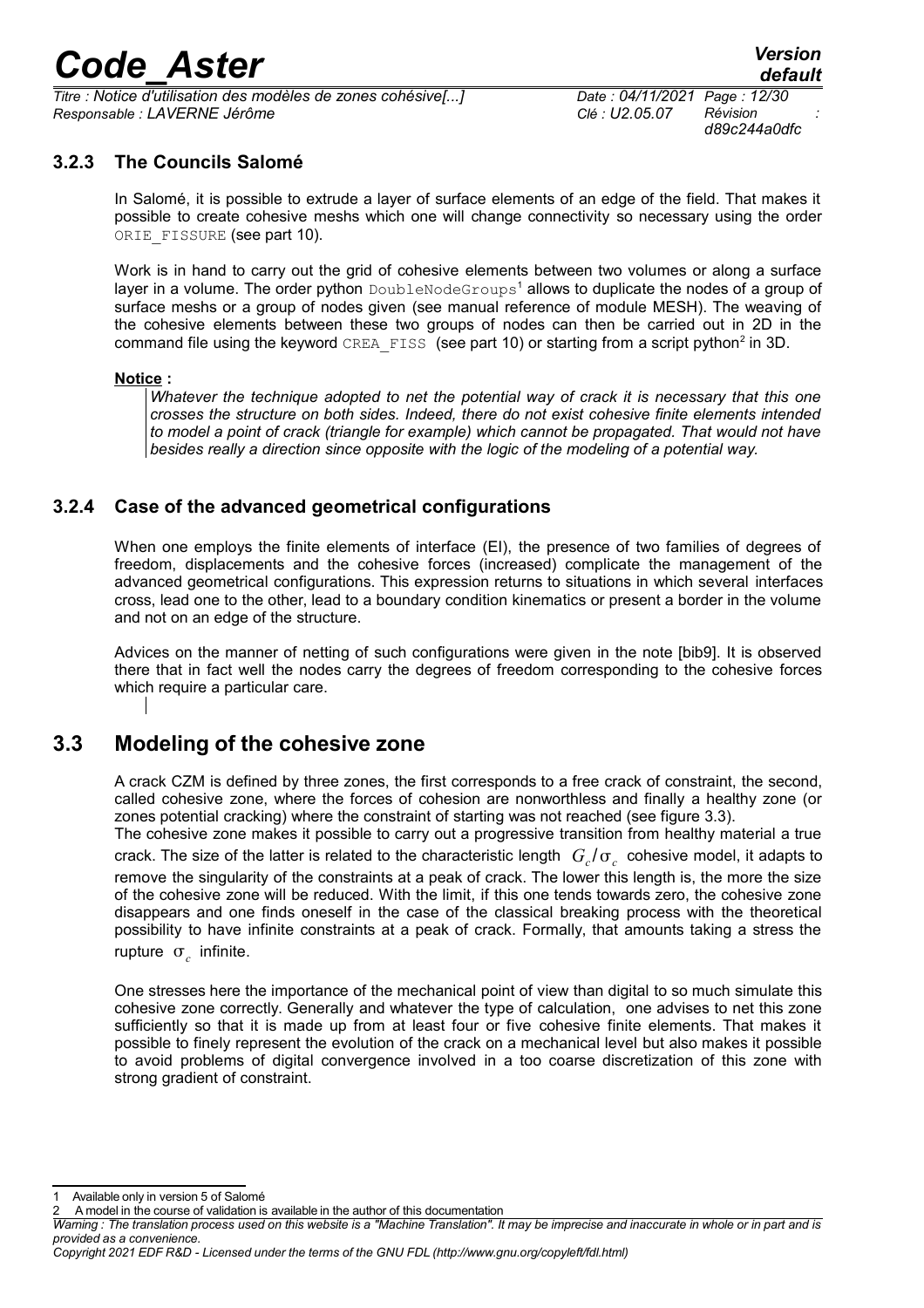| <b>Code Aster</b> | <b>Version</b> |
|-------------------|----------------|
|                   | default        |

*Titre : Notice d'utilisation des modèles de zones cohésive[...] Date : 04/11/2021 Page : 13/30 Responsable : LAVERNE Jérôme Clé : U2.05.07 Révision :*

*d89c244a0dfc*



**Figure 3.3** : Diagram of the cohesive crack.

In the literature [bib7] there exists an estimate of size cohesive zone  $S_{z}$  for a crack in an elastic infinite material:

$$
S_{zc} \simeq \frac{E}{1 - v^2} \frac{G_c}{\sigma_c^2}
$$

with *E* Young modulus,  $\gamma$  coefficient of Fish. This value is given as an indication to estimate the size of cohesive zone, however the latter can vary with various parameters of the mechanical problem.

### **3.4 Definition of one prefissures cohesive**

<span id="page-12-1"></span>In most case, one has the cohesive elements in a plan of cracking or the prolongation of an existing crack. The latter is in general represented by a free surface. However, in certain cases, it can be useful to have the cohesive meshs on an initial crack. These last can for example be used as elements of contact (small deformations) or be used to define initial plan or semi-elliptic faces of cracking for example.

To define an initial crack, it is necessary to build a grid with two zones of cohesive elements contiguous, one for prefissures and the other the potential crack. The idea then consists in imposing the variable interns of prefissures of such kind that those correspond to a free zone of constraint, and not to modify those of the potential crack (i.e to impose them on 0). With this intention, orders are used CREA\_CHAMP to build a field of variable interns at the point of gauss. This last is then used as initial state as starter in STAT\_NON\_LINE with the order ETAT\_INIT. Let us note that it is necessary to define the whole of the internal variables of the structure, including those of the voluminal part. In the case of an elastic material this operation is commonplace, into nonlinear it is not possible to easily know them except imposing them worthless what is not inevitably realistic.

#### **Notice :**

*It is not possible to define an initial crack by imposing the parameters materials*  $\; \sigma_{_{c}} \;$  *and*  $\; G_{_{c}}$ *worthless.*

### **3.5 Multi-cracking**

<span id="page-12-0"></span>It is possible to model several cracks with all the types of cohesive elements provided that the grid is carried out consequently. With the element ED one can for example have the layers of elements in order to take into account a network of parallel cracks (see example [bib5]). For element EJ and EI the test of the perforated plate (ssnp133 [V6.03.133]) makes it possible to model the simultaneous projection of two cracks.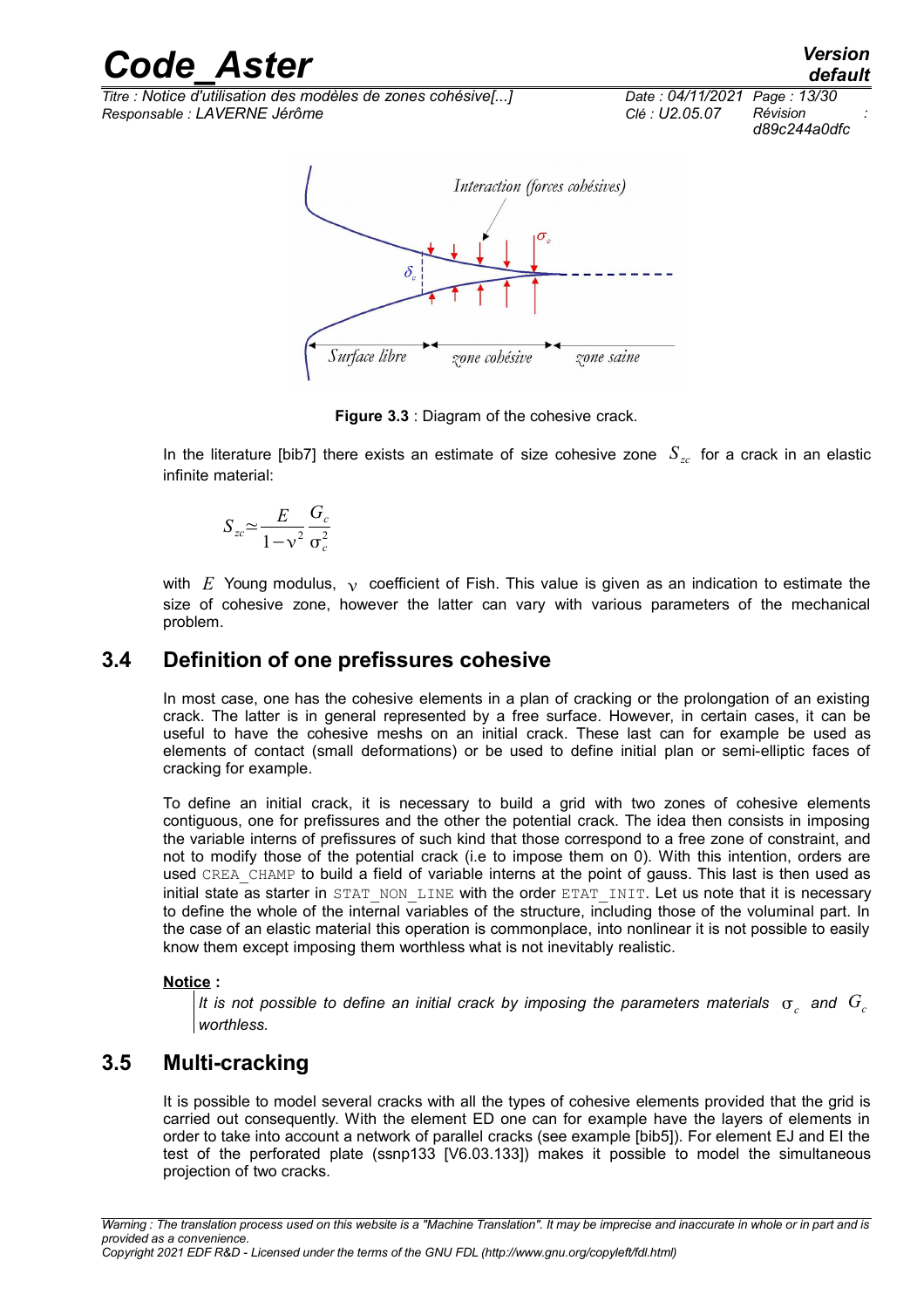*Titre : Notice d'utilisation des modèles de zones cohésive[...] Date : 04/11/2021 Page : 14/30 Responsable : LAVERNE Jérôme Clé : U2.05.07 Révision :*

*d89c244a0dfc*

*default*

However, with this kind of approach one disadvises having the cohesive elements everywhere (i.e on each stops grid). In addition to the difficulty to complete such a grid, many works in literature show that the results of the way of cracking are strongly dependent on the grid. Moreover, for the EJ, the regularization of the cohesive law can also contribute to the variability of the results and play a harmful part on the quality of the solution. Finally that asks the noncommonplace question of the conditions to respect with the intersection of two cracks. No particular treatment is carried out for the models presented here.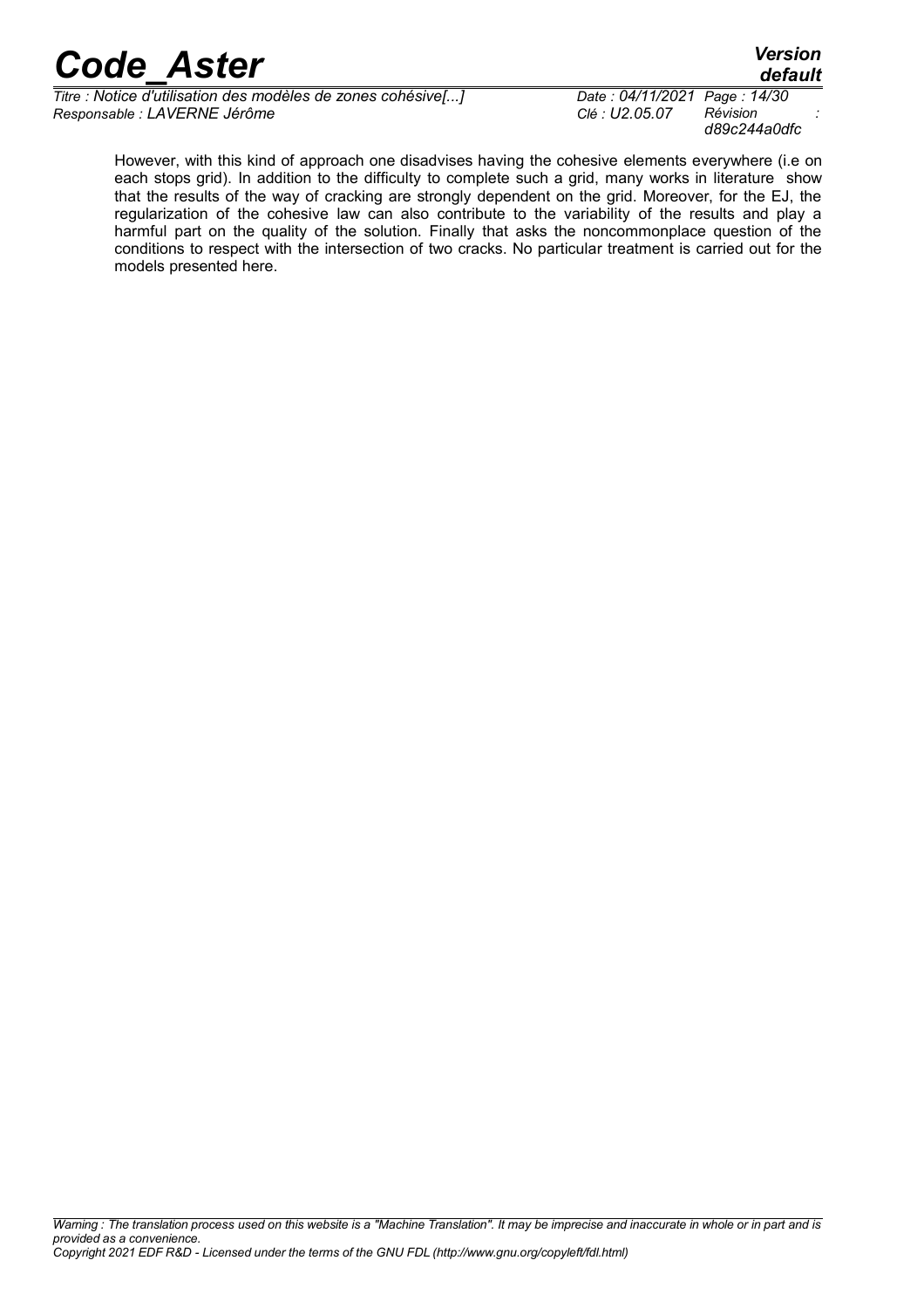*Titre : Notice d'utilisation des modèles de zones cohésive[...] Date : 04/11/2021 Page : 15/30 Responsable : LAVERNE Jérôme Clé : U2.05.07 Révision :*

*d89c244a0dfc*

## **4 The Councils of use**

<span id="page-14-3"></span>The cohesive models cover a rather broad spectrum of use in the field of the breaking process. One begins the advices of use on general information concerning the use of the parameters and on the loadings, valid whatever the type of simulation. One continues by giving specific advices for calculations in brittle fracture (or not linear linear material), the fatigue analyses and calculations into dynamic. Thereafter one stresses the importance to be pressed on digital tools to improve convergence of calculations. Finally one finishes on advices for the postprocessing of the results.

### <span id="page-14-2"></span>**4.1 General information**

#### **4.1.1 Mechanical parameters**

<span id="page-14-1"></span>The mechanical parameters of the law are the critical stress of starting  $\sigma_c^+$  and the rate of critical refund of energy  $|G_c|$ . On figure 2.3 on the left, the constraint  $| \sigma \rangle_c$  corresponds to the peak of the law, the density  $\,G_{c}\,$  is connected to the surface under the triangle. The user defines a material and values (nonworthless) of these parameters under the keyword RUPT\_FRAG. In the case of a thermal loading it is possible to make depend the latter on the temperature. One uses in this case the keyword RUPT FRAG FO, to see example in the SDNS105a test.

The report of these two parameters defines a critical jump  $\delta_c = 2G_c/\sigma_c$  with beyond which the constraint is cancelled for the laws CZM\_LIN\_REG, CZM\_OUV\_MIX, CZM\_TAC\_MIX. For the two laws CZM EXP REG and CZM EXP the constraint tend asymptotically towards zero. For the law  $\in$ с $\rm zM\_EXP\_MIX$ , a critical jump is defined in  $\,\delta_c^{}\!=\!3.2G_c/\sigma_{_c}^{}\,$  . This jump corresponds to an error on the rate of refund of critical energy of 1 %. For the law of tiredness CZM\_FAT\_MIX, the value of the jump beyond which the constraint remains worthless depends on the loading. For the ductile law CZM TRA MIX the parameters of form provided by the user influence this critical jump. For more details to see documentation [R7.02.11].

#### **Notice :**

*When one imposes conditions of symmetry on the lips of the crack it can be necessary to divide the value of*  $\,G_{c}^{\phantom{\dag}}\,$  *by two, to see part [16](#page-15-2)*  $.$ 

#### **4.1.2 Digital parameters**

<span id="page-14-0"></span>*Elements with internal discontinuity* : There is no digital parameter to inform for this model.

*Element of joint* : This model has two digital parameters intended to penalize adherence PENA\_ADHERENCE and the contact PENA\_CONTACT. One replace the infinitely rigid parts (contact and adherence) by elastic contributions strongly rigid (see Doc. [R7.02.11]). By default PENA CONTACT 1 is worth and led to a penalization identical to that of adherence, it is the value which one recommends. The parameter PENA ADHERENCE corresponds to a percentage internal length of the cohesive law, it must be nonnull and lower than 1. More the value is low plus the slope of penalization is important.

The computation results are strongly dependent on the value of this parameter. Generally, one observes:

- Oscillations (snap back local) in the total answer of the structure related to the successive opening of the joints. But also of the oscillations of the profile of constraint along the crack all the more marked since the rigidity of the joint is important.
- An important influence of the parameter on the quality of the solution in constraint. For values of PENA ADHERENCE rather weak the error is reasonable, for higher values that to lead little to very important variations.
- The convergence of the algorithm of total Newton is all the more difficult as the penalization is important.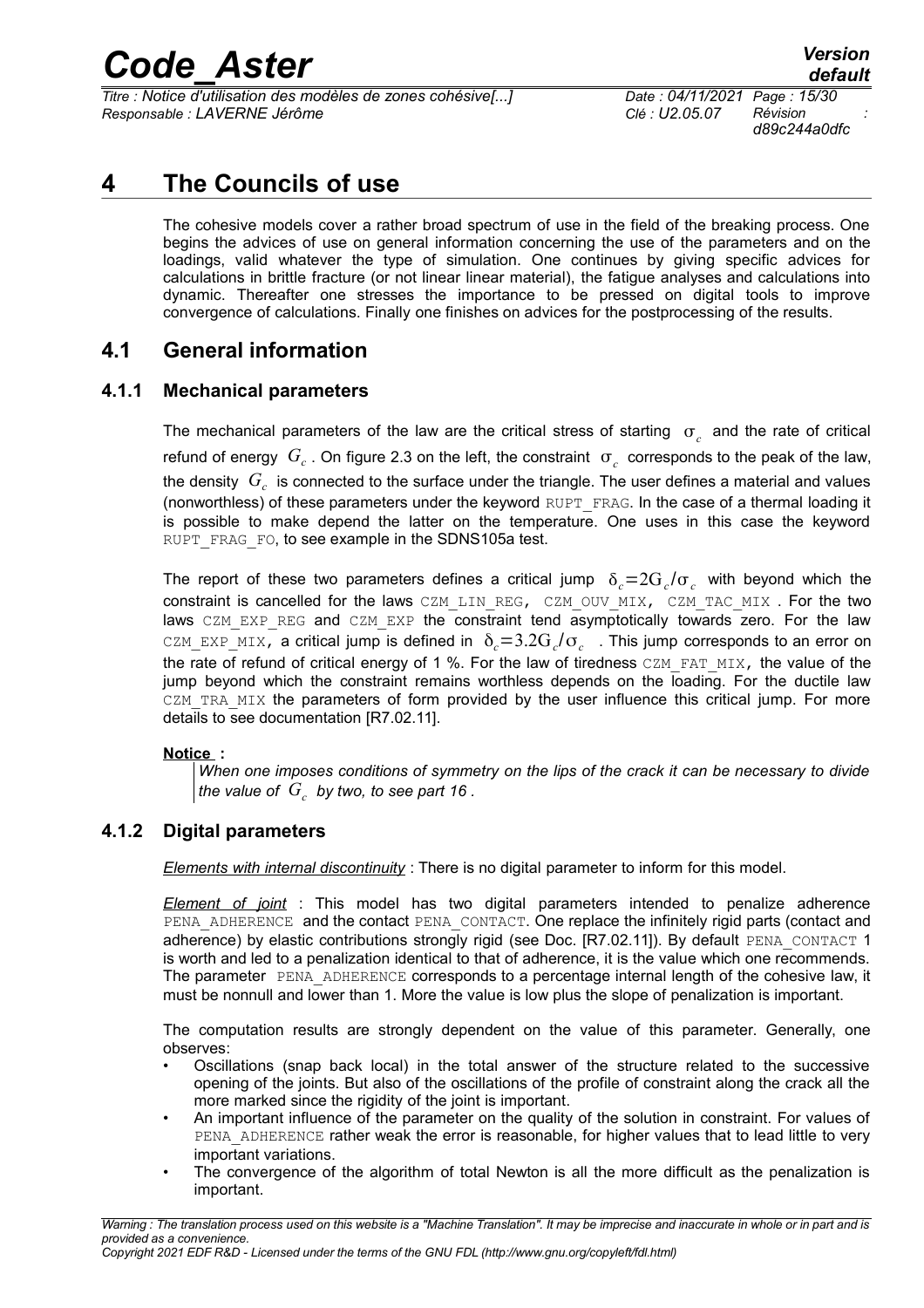*Titre : Notice d'utilisation des modèles de zones cohésive[...] Date : 04/11/2021 Page : 16/30 Responsable : LAVERNE Jérôme Clé : U2.05.07 Révision :*

*d89c244a0dfc*

One thus notes antagonistic effects of the parameter of penalization which imply to make a compromise between convergence of the calculation and precision of the solution. It is thus difficult to recommend a general rule providing the good value of this parameter. One thus advises before carrying out a digital simulation to carry out a test of sensitivity to this parameter. In all the cases, the initial rigidity of the elements of joint must be more important than the rigidity of the close voluminal elements.

*Element of interface :* This model has a digital parameter PENA\_LAGR who corresponds to the penalization of Lagrangian increased (see [R3.06.13]). The computation results do not depend on the value of this parameter. One advises to take value by default (100). This value must be strictly higher than 1 in order to ensure the unicité of the solution during the integration of the cohesive law. In addition laws CZM\_OUV\_MIX and CZM\_TRA\_MIX intended for the opening in mode I only have a baptized parameter RIGI GLIS who allows to impose a nonworthless rigidity in slip and to thus avoid the problems of null pivot during the rupture of the elements. One advises to use the value by default of 10. The solution is not affected by this parameter provided that the modes of slip are not activated.

#### **4.1.3 Loadings and boundary conditions**

<span id="page-15-2"></span>All mechanical types of loadings and thermics can be *a priori* applied to a structure comprising of the cohesive elements: imposed displacements, surface efforts, voluminal forces, fields of temperature resulting from a preliminary thermal calculation.

To carry out a saving of time calculation, taking into account symmetries of the problem, it is often useful to simulate a half-structure. Conditions of symmetry on the lips of the cohesive crack (i.e them faces of the cohesive elements), leading to an opening in pure mode I, are possible of two way different:

- The first consists in blocking normal displacements of the faces of the cohesive elements which are not connected to volume. These last coincide then with the axis of symmetry of the structure. In this case, a precaution is to be taken on the value of the density of energy of surface criticizes entered by the user. Since only one lip of crack is modelled, it is necessary, for a value material given of  $\,G_{c}^{}\,$  , to inform  $\,$ g $\,$   $\,$ c=  $\,G_{c}^{}/2\,$  in the command file. In other words, that costs twice less energy to open a half-crack.
- The second consists in making entirely open the crack. On the lips of the crack one imposes symmetrical displacements with respect to an axis placing between those (order AFFE CHAR MECA/LIAISON GROUP ). This kind of modeling makes it possible to take into account the crack as a whole and does not require to divide it  $\,G_{c}\,$  by two. On the other hand that poses a problem on the energy assessment since one models a half-structure (thus a voluminal energy twice less) with a complete crack. This method is thus to use with much precaution, one councilE rather to adopt the preceding one.

#### **4.1.4 Convergence criteria**

<span id="page-15-1"></span>Convergence criteria of the algorithm of Newton RESI\_REFE\_RELA allows to build a nodal force of reference, which is used to estimate, nullity (approximate) residue (see [R5.03.01]). This one makes it possible to improve convergence if the residues are heterogeneous, i.e. when different degrees of freedom of nature are treated. It is the case of the mixed model EI for which one recommends the use of this criterion.

With the cohesive models, the force is defined starting from a constraint and of its dual displacement. To use this criterion a constraint and a displacement of reference are thus informed: SIGM\_REFE and DEPL REFE. To choose these values, one proposes those resulting from the cohesive law: the constraint of starting  $\sigma_c$  for the first, and the characteristic length  $G_c/\sigma_c$  for the second. With the models EJ and ED it is not possible (and *a priori* not useful) to use this kind of residue.

#### **4.1.5 Linear Solvor**

<span id="page-15-0"></span>Method of resolution of the total linear system MUMPS is essential for the mixed elements having degrees of freedom of the Lagrange type. It is of which necessary to use it with the EI. Its principal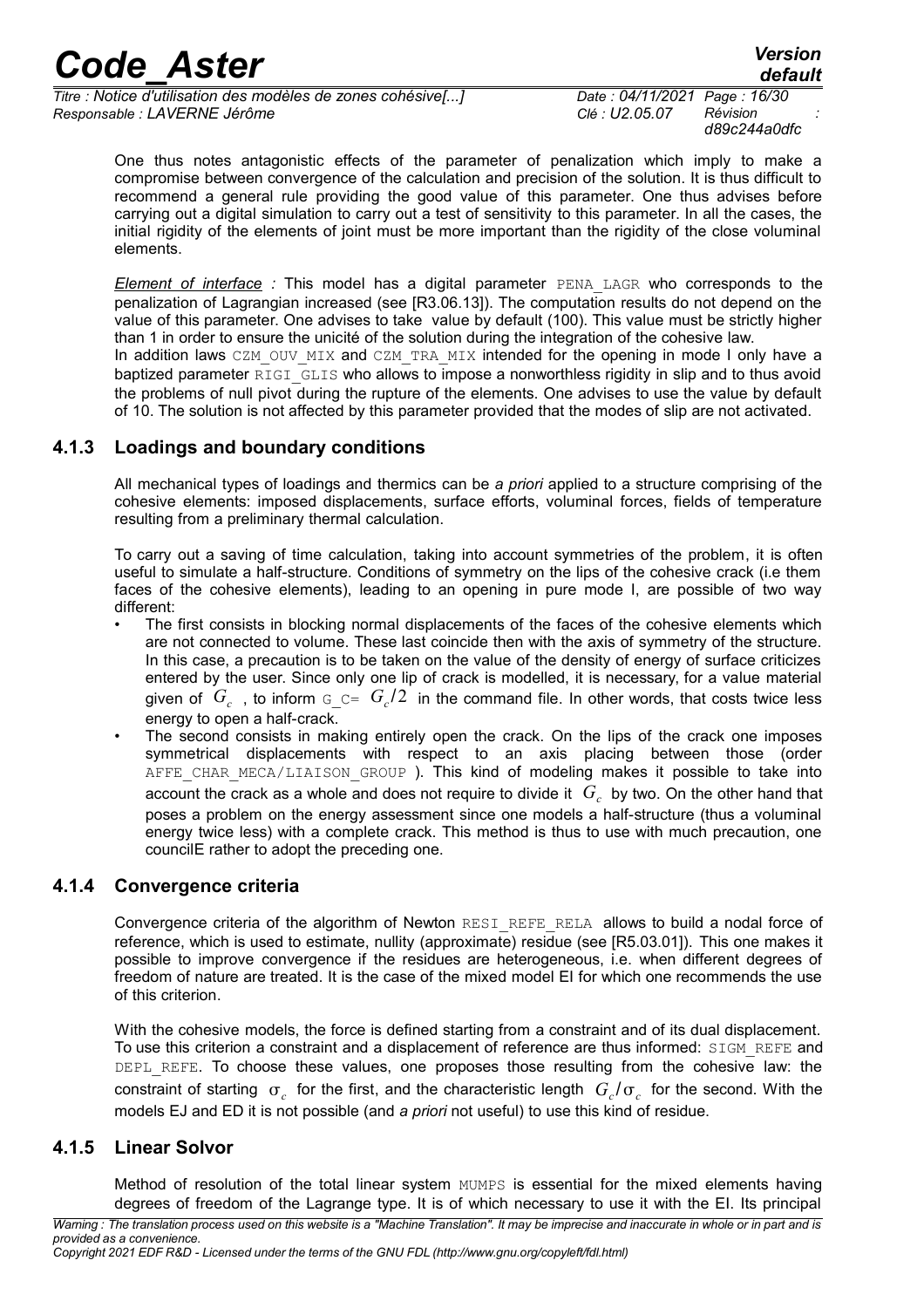interest lies in its capacity to swivel lines and/or columns of the matrix during factorization in the event of small pivot. Other models itments finished EJ and ED do not have this restriction, they can be used with the method by default (multifrontale).

In addition, the tangent matrix of the laws cohesive is symmetrical, the use of the keyword  $\text{SYME}$ =' YES'intended to symmetrize the latter is not necessary.

### **4.2 A linear interface to validate its setting in data**

<span id="page-16-3"></span>Same manner that one recommends to carry out a linear elastic design in precondition to a plastic design, it is preferable to begin a calculation from cracking by employing a cohesive relation of behavior **linear** . Model CZM\_ELAS\_MIX was introduced accordingly, to see [U4.51.11] . That makes it possible to validate its setting in data (orientation of the interfaces, classification of the degrees of freedom, assignment of the characteristics and the loadings, etc) within a sufficiently simple framework so that the mechanical intuition (or the failure of calculation) is enough to detect possible results aberrant. Attention, however: this relation of behavior is available only with the elements of interface (EI).

CE model of interface is elastic, with a stiffness in the normal direction and another in the two tangent directions. They are defined via DEFI\_MATERIAU [U4.43.01] under the keyword factor CZM\_ELAS. It is also possible to consider limiting behaviors via conditions of adherence normal and/or tangential perfect, always under the same keyword factor (in this case, the stiffnesses do not play any more any part since the jump of displacement in the normal or tangent direction is forced to zero). Typically, with conditions of perfect adherence (normal and tangential), the answer of the structure must be very close to that Qu' it would have without interface (very near but not necessarily fact equalizes mixed formulation used with element EI).

Lastly, a last condition of adherence is proposed: they are conditions of make contact, supplied with an elastic stiffness in opening. Calculation becomes more complex because the problem is not linear any more. But that makes it possible to make sure that the zones where the interface opens and those where it remains closed are quite in conformity with the intuition.

### **4.3 Calculations in brittle fracture**

<span id="page-16-2"></span>**Possible models** : EJ, EI, **Advised model** : EI

The cohesive models are adapted to model brittle fracture in a linear material (all) or not linear (EJ and EI only). One gives here some specific advices to this kind of simulations. Digital tools make it possible to guarantee a good robustness of the algorithms of resolution, one also provides advices on their use.

#### **4.3.1 Linear material**

<span id="page-16-1"></span>For a linear elastic material, there are no specific precautions of implementation others only the preceding general information (part [15\)](#page-14-2) and that on the grid (left [9\)](#page-8-2). For the robustness of calculations, the use of the piloting of the loading is paramount. One devotes below a part to the advices of use of this method.

#### **4.3.2 Nonlinear material**

<span id="page-16-0"></span>Cohesive models EJ and EI can interact with a surrounding nonlinear material *a priori* whatever it is. Possible simulations remain in the field of brittle fracture in the presence of plasticity, this one being confined in the vicinity of the point of crack. No specific digital processing is necessary for this kind of calculation, if they are not the usual precautions on the smoothness of the grid (see part [9\)](#page-8-2) in order to collect the cohesive zone but also the plastic band along the lips of the crack. The convergence of the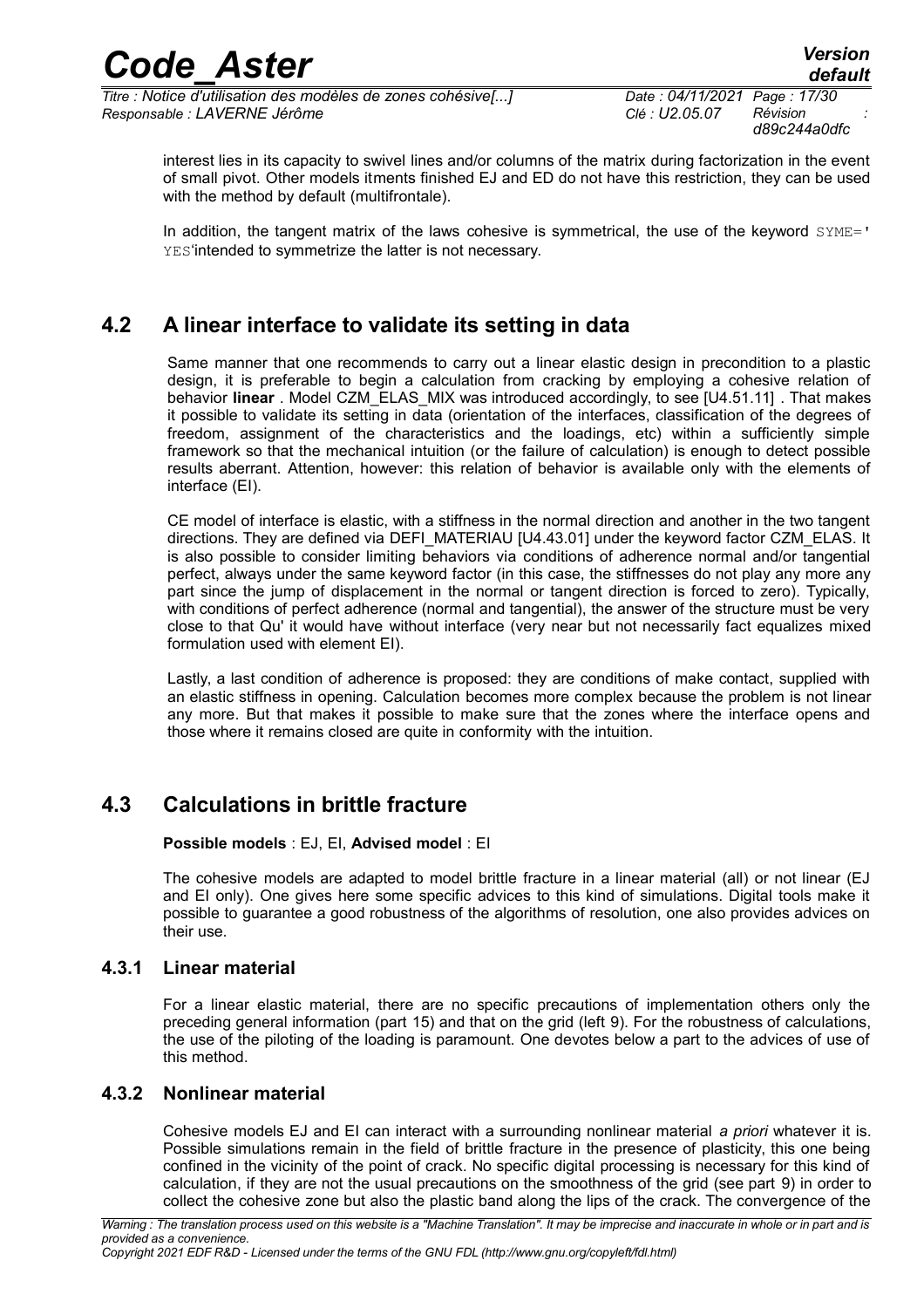*Titre : Notice d'utilisation des modèles de zones cohésive[...] Date : 04/11/2021 Page : 18/30 Responsable : LAVERNE Jérôme Clé : U2.05.07 Révision :*

*d89c244a0dfc*

algorithm of Newton-Raphson is slowed down (more iterations of Newton to step of loading given) and time calculation is increased but that remains all made reasonable and does not block the robustness of the cohesive models in this scope of application.

From a mechanical point of view, the plasticization of material as well as cracking are two phenomena which enter in interaction. Thus, a special attention will have to be brought in the choice of the report of the constraint of starting of the cohesive law and the elastic limit of material.

According to the values of these parameters, one could be is in the case of figure where cracking intervenes without development of plasticity, that is to say in the contrary case where the constraint in material reaches the plastic threshold and evolves without exceeding the constraint of starting, or finally the case where plasticity and cracking evolve jointly. In this last case, one observes a plastic zone which is initiated at a peak of crack and which evolves with the propagation of this one.

In addition, some calculations with viscoplastic materials were carried out on a purely illustrative basis, the weak experience feedback in this field does not enable us to provide specific advices.

#### **4.3.3 Digital tools**

#### <span id="page-17-0"></span>*Linear research*

It is possible to use linear research with the cohesive models. That can punctually improve convergence of calculations. This method however is not best adapted to cross instabilities related to the brutal propagation of crack into quasi-static. In this case, case the piloting of the loading will be preferred to him.

#### *Piloting of the loading*

The piloting of the loading, available for all the cohesive models, makes it possible to ensure the convergence of the algorithm of Newton-Raphson into quasi-static in spite of an instability in the total answer of the structure (brutal propagation of crack for example). This method is valid for the lenitive laws which can lead to this kind of answers and in particular for the cohesive laws. The idea consists in authorizing the relaxation of the loading to restore part of the potential energy and to advance cracking gradually by controlling the damage of the cohesive zones locally.

The user provides the direction of the loading (displacement or surface effort) from one AFFE CHAR MECA, this one is multiplied by the scalar parameter of piloting  $\eta$ , new unknown factor of the problem which gives its intensity. This last parameter replaces the multiplicative function of the loading FONC\_MULT. At the time of the resolution of the mechanical problem, one adds an additional equation (control of piloting) which closes the system. For more details on this technique, the reader can refer to general documentation [R5.03.80] and documentations specific to piloting for the cohesive models [R7.02.11] and [R7.02.14].

This digital tool is particularly important to ensure the convergence of the algorithm. It is often necessary, including when the total answer does not admit a back return. Indeed, in certain configurations, of the local back returns, related to a brutal opening at the elementary level, can intervene. All the cohesive laws can be controlled by elastic prediction (PRED\_ELAS), the report of the step of time  $\Delta t$  on the coefficient COEF MULT allows to manage the evolution of cracking. On the level of the law of behavior that amounts controlling the exit of the threshold. More this report is more high one wishes to thus pass instability quickly and more  $\eta$  will be high.

In the order STAT\_NON\_LINE, one chooses to control the load TRACTION (classically well informed) in the following way:

EXCIT  $=$   $F$  (LOAD = TRACTION, TYPE CHARGE =  $'$  **FIXE PILO** '),

One adds then the data suitable for piloting:

PILOTING = F ( SELECTION = 'RESIDUE', TYPE = '**PRED\_ELAS**', GROUP  $MA = \sqrt{J}OINED'$ ,

*Warning : The translation process used on this website is a "Machine Translation". It may be imprecise and inaccurate in whole or in part and is provided as a convenience.*

*Copyright 2021 EDF R&D - Licensed under the terms of the GNU FDL (http://www.gnu.org/copyleft/fdl.html)*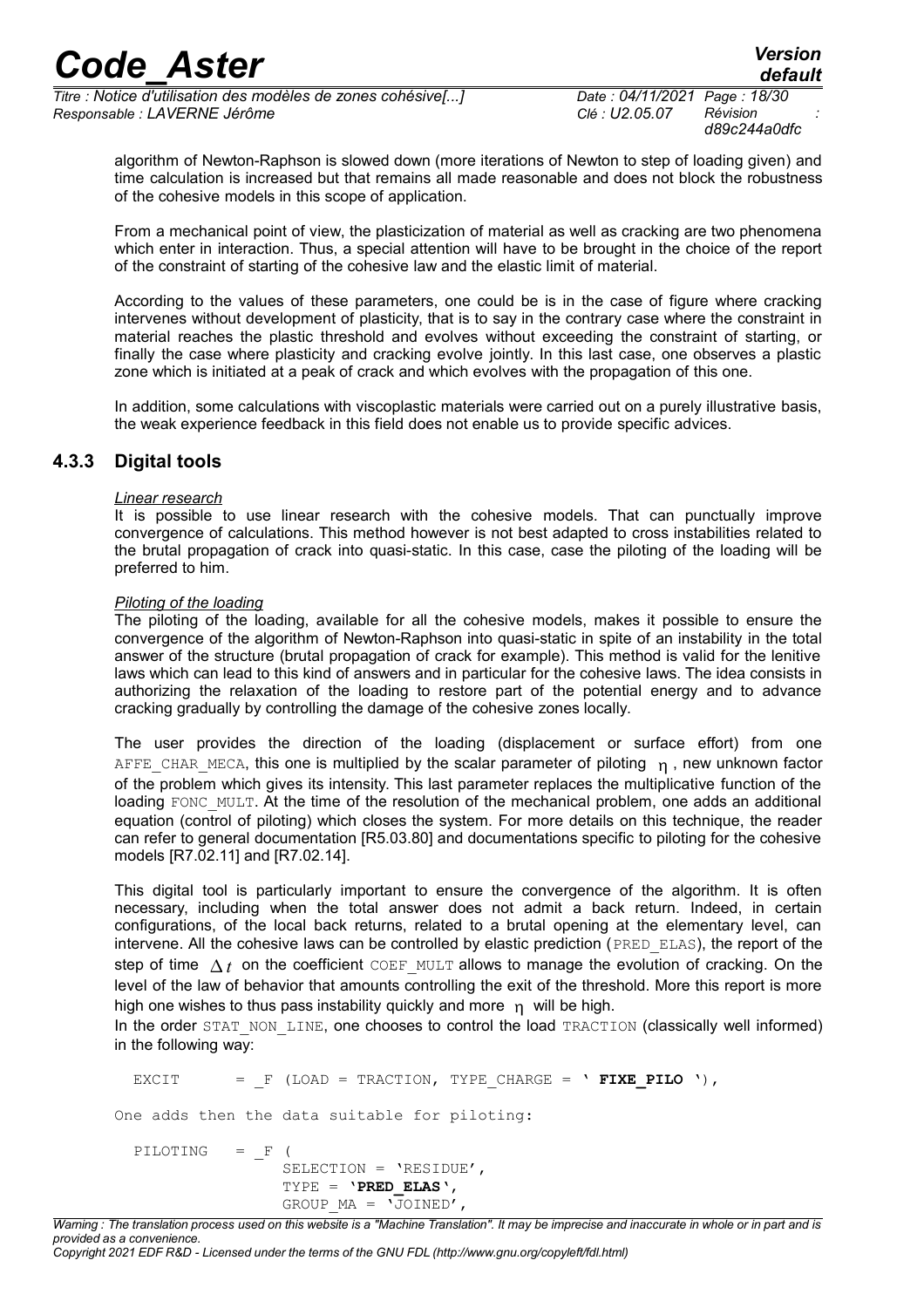*Titre : Notice d'utilisation des modèles de zones cohésive[...] Date : 04/11/2021 Page : 19/30 Responsable : LAVERNE Jérôme Clé : U2.05.07 Révision :*

*d89c244a0dfc*

 **COEF\_MULT** = c\_mult\_pilo, ),

#### **Remarks and advices:**

- *One advises to define the direction of loading controlled by an unit vector. Thus, the parameter of piloting will correspond exactly to its intensity.*
- One advises with the user to start by choosing UN report  $\Delta t$  on COEF MULT equal to 0.05. *This way, one seeks to damage of 5% the point of Gauss more requested.*
- *If the algorithm does not converge in spite of piloting, one advises to reduce the preceding report: under automatic or manual step division and/or increase in COEF\_MULT. The weaker the report will be, the slower cracking will be and conversely.*
- *It is sometimes necessary to break the symmetry of the problem to prevent that piloting oscillates between two values of if those provide an identical state of cracking. For that, one advises to carry out the first nonlinear calculation with a very weak step of loading not controlled. One remains thus in Domaine linear of the answer and calculation converges quickly.*
- *Another manner of avoiding the oscillations of the value of piloting consists in informing one ETA\_PILO\_R\_MIN equal to zero in order to authorize only positive values of the parameter of piloting.*
- *It is necessary to finely control (weak exit of the criterion) the first steps of loading controlled in order to correctly collect the value peak of the répontotal.*
- *If it piloting is used in a case where one could free oneself some, the solution is not modified. The only difference is that one directly does not control the intensity of the load.*
- *It is not not possible to control thermal loadings.*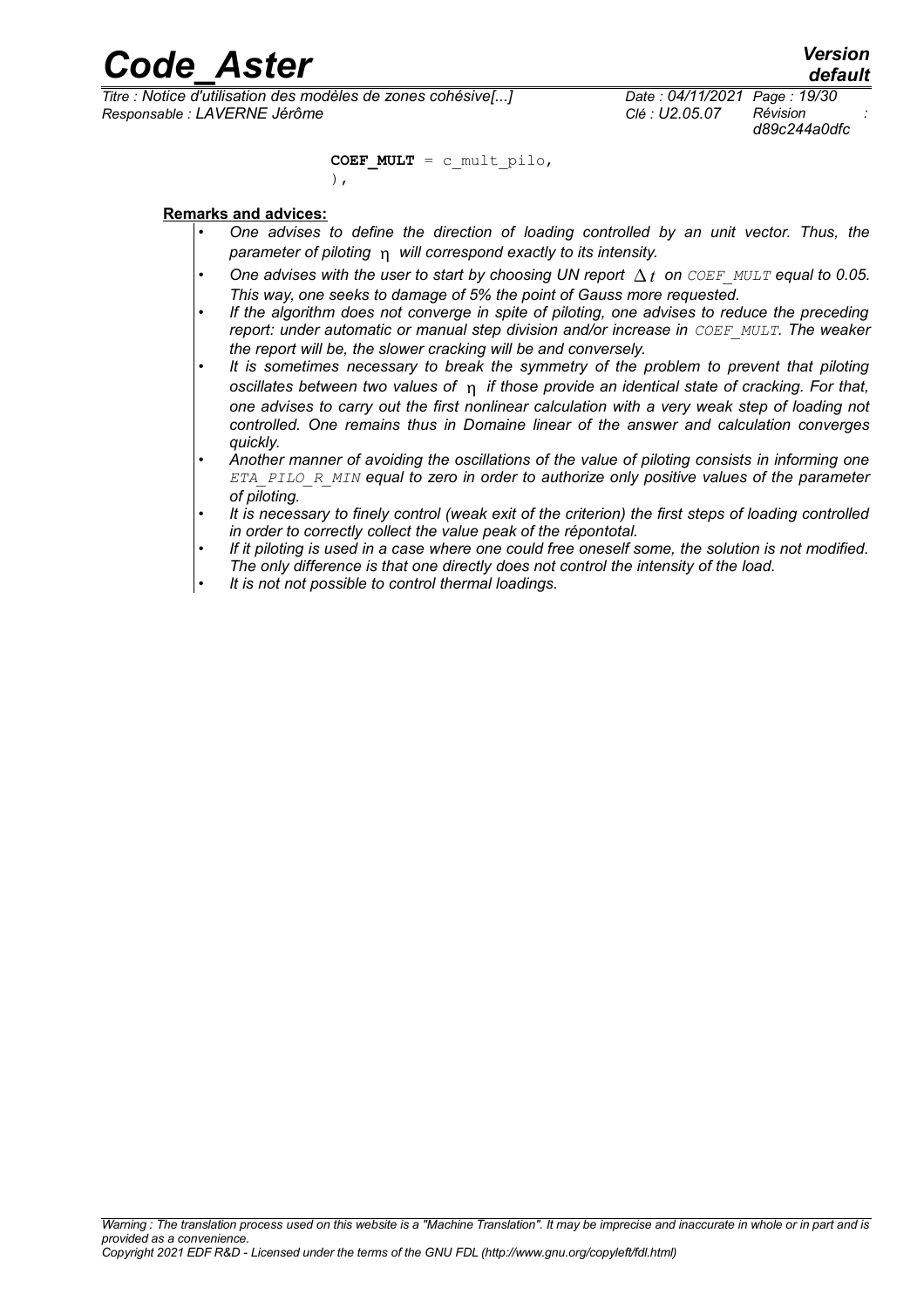*Titre : Notice d'utilisation des modèles de zones cohésive[...] Date : 04/11/2021 Page : 20/30 Responsable : LAVERNE Jérôme Clé : U2.05.07 Révision :*

*d89c244a0dfc*

### **4.4 Calculations in ductile rupture**

#### <span id="page-19-1"></span>**Possible models** : EI

The law CZM TRA MIX was introduced in version 10.4 to seek to model the ductile rupture. The use of this one must be circumscribed with a framework of research upstream. Indeed, it is in the course of validation and will certainly be brought to evolve.

The law for the ductile rupture takes as a starting point the laws classically suggested in the literature. Besides the parameters of critical stress and density of energy critical, one adds two parameters related to the form of the law ( COEF EXTR and COEF PLAS ). The latter is selected trapezoidal. Calculations of sensitivity to the parameters as well as tests on test-tubes CT ( $SSNP151$ ) and AE ( SSNA120 ) were realized. The first conclusions show that this model makes it possible to correctly reproduce the total answer and the kinetics of propagation observed with a model of the type Gurson (Rousselier) on a CT 2D ( SSNP151a ). It is noted however that the retiming of the parameters of the law to approach the fine calculation of the local approach remains difficult. On the other hand the saving of time calculation and robustness is significant. When one passes on a CT 3D ( SSNP151b) the results are less conclusive starting from a certain level of loading. It seems that is partly due to the bad taking into account of the voluminal effects in the cohesive model and in particular the effect of containment. A work is in hand to try to take into account the influence of the triaxiality. Others limiting are also to underline: as for the other cohesive models, the way of crack must be known *a priori* . Cracking can be made only in mode I (it is however possible to introduce the modes of slip if that proves to be judicious). Lastly, the large openings of cracks are not taken into account, one can however use great deformations in surrounding material.

No specific digital processing is necessary for this kind of calculation, if they are not the usual precautions on the smoothness of the grid (see part [9\)](#page-8-2) in order to collect the cohesive zone but also the plastic band along the lips of the crack. The convergence of the algorithm of Newton Raphson is slowed down (more iterations of Newton to step of loading given) and time calculation is increased but that remains all made reasonable and does not block the robustness of the cohesive models in this scope of application.

From a mechanical point of view, the plasticization of material as well as cracking are two phenomena which enter in interaction. Thus, a special attention will have to be brought in the choice of the report of the constraint of starting of the cohesive law and the elastic limit of material. According to the values of these parameters, one could be is in the case of figure where cracking intervenes without development of plasticity, that is to say in the contrary case where the constraint in material reaches the plastic threshold and evolves without exceeding the constraint of starting, or finally the case where plasticity and cracking evolve jointly. In this last case, one observes a plastic zone which is initiated at a peak of crack and which evolves with the propagation of this one.

#### **4.4.1 Digital tools**

#### <span id="page-19-0"></span>*Linear research*

It is possible to use linear research. That can punctually improve convergence of calculations.

#### *Piloting of the loading*

It is considered that the cracks are propagated in a progressive way in ductile mode of rupture. The piloting of the loading is thus not developed for this kind of law.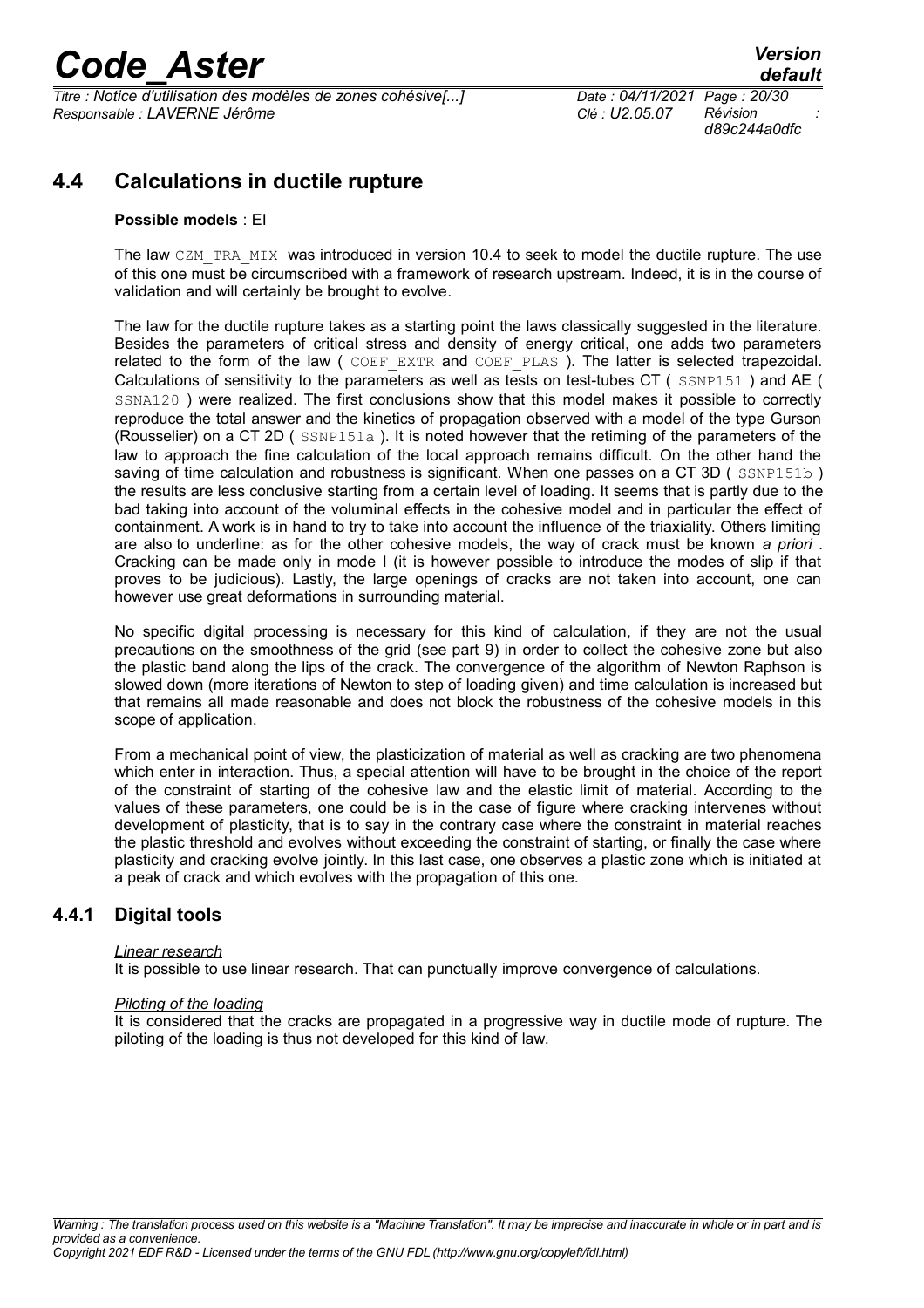*Titre : Notice d'utilisation des modèles de zones cohésive[...] Date : 04/11/2021 Page : 21/30 Responsable : LAVERNE Jérôme Clé : U2.05.07 Révision :*

*d89c244a0dfc*

### **4.5 Fatigue analyses**

#### <span id="page-20-0"></span>**Possible model** : *EI*

The law available for to treat phenomenon of tiredness in mode  $I$  is CZM FAT MIX (see Doc. [R7.02.11]) usable with elements of interface. One can carry out calculations in 2D or 3D whatever the material and for all types of mechanical loadings (of amplitude constant or variable), or thermal loadings. One will be able to also refer to tests SSNP118JKL and SSNP139B and the part [25.](#page-24-0)

To give an account of tiredness with this law, it is necessary to traverse all the cycles of the loading. It is understood easily that it is not possible to simulate a large number of cycles. Nevertheless, the first results highlight a certain number of phenomena observed in fatigue (see report [bib3]). For an elastic material:

- One manages to reproduce laws of evolution of the Paris type which one identifies the coefficients *a posteriori*,
- One notes the weak influence of an overload on the projection,
- L is observed'absence D' effect of sequence with variable amplitude,
- One simulates realistic evolutions of face of crack 3D.

In the presence of plasticity several effects observed in experiments are reproduced:

- ON highlights the effect of overload which leads to the deceleration of the propagation due to the compression induced by the increase in the plastic zone,
- LE deceleration is all the more marked as the overload is important,
- increase in the report of load contribue to reduce the delay to report of overload and amplitude of load fixed.

In addition work on the jump of cycles are considered. It will make it possible, by extrapolation, to simulate a large number of cycles.

#### **The Councils on the discretization of the loading:**

• *At the time of the discretization of the cyclic loading some precautions are to be taken to optimize time calculation. risk is to carry out with each cycle an automatic recutting of the step which can become very expensive in CPU. The experience feedback enables us to advise with the user to carry out approximately 4 increments of the loading by cycle when the material is elastic and to double this value when this one with a nonlinear behavior. This rule is not necessarily valid in all the situations and will have to be adapted on a case-bycase basis to optimize the time spent in each cycle.*

#### **The Council on the definition of the cyclic function:**

*For the construction of the multiplicative function of the loading one can use*  $DEFI$  *FONCTION* or *of the python in the file of order. One proposes below an example of function in tooth of saw to variable amplitude. The odd moments are the ends of assembled in load (amplitude max) and the even moments are the ends of discharge (amplitude min). This way, one finishes it i ème cycle at the moment* 2i *. In example Ci below the loading varies* 

*Of val\_inf with val\_sup during cycles 1 with nb\_cy\_1,* 

*Of val\_inf with val\_surch during cycles nb\_cy\_1+1 with nb\_cy\_2,*

*Of*  $\overline{v}$ *al inf with*  $\overline{v}$ *al sup during cycles nb cy* 2+1 *and nb cy* 3

Example of cyclic function  $F$  of variable amplitude:

```
F = []for \overline{1} in xrange (nb_cy_1):
  f.extend ((2 \times i, val inf, 2 \times i+1, val sup))
for I in arranges (nb cy 1, nb cy 2):
 f.extend ((2*i, val_inf, 2*i+1, val_surch))
for I in arranges (nb cy 2, nb cy 3):
  f.extend ((2 \times i, \text{val} - inf, 2 \times i+1, \text{val} \text{ sup}))
```
#### The definition of the concept function in *Code\_Aster* is then carried out classically:

*Warning : The translation process used on this website is a "Machine Translation". It may be imprecise and inaccurate in whole or in part and is provided as a convenience.*

*Copyright 2021 EDF R&D - Licensed under the terms of the GNU FDL (http://www.gnu.org/copyleft/fdl.html)*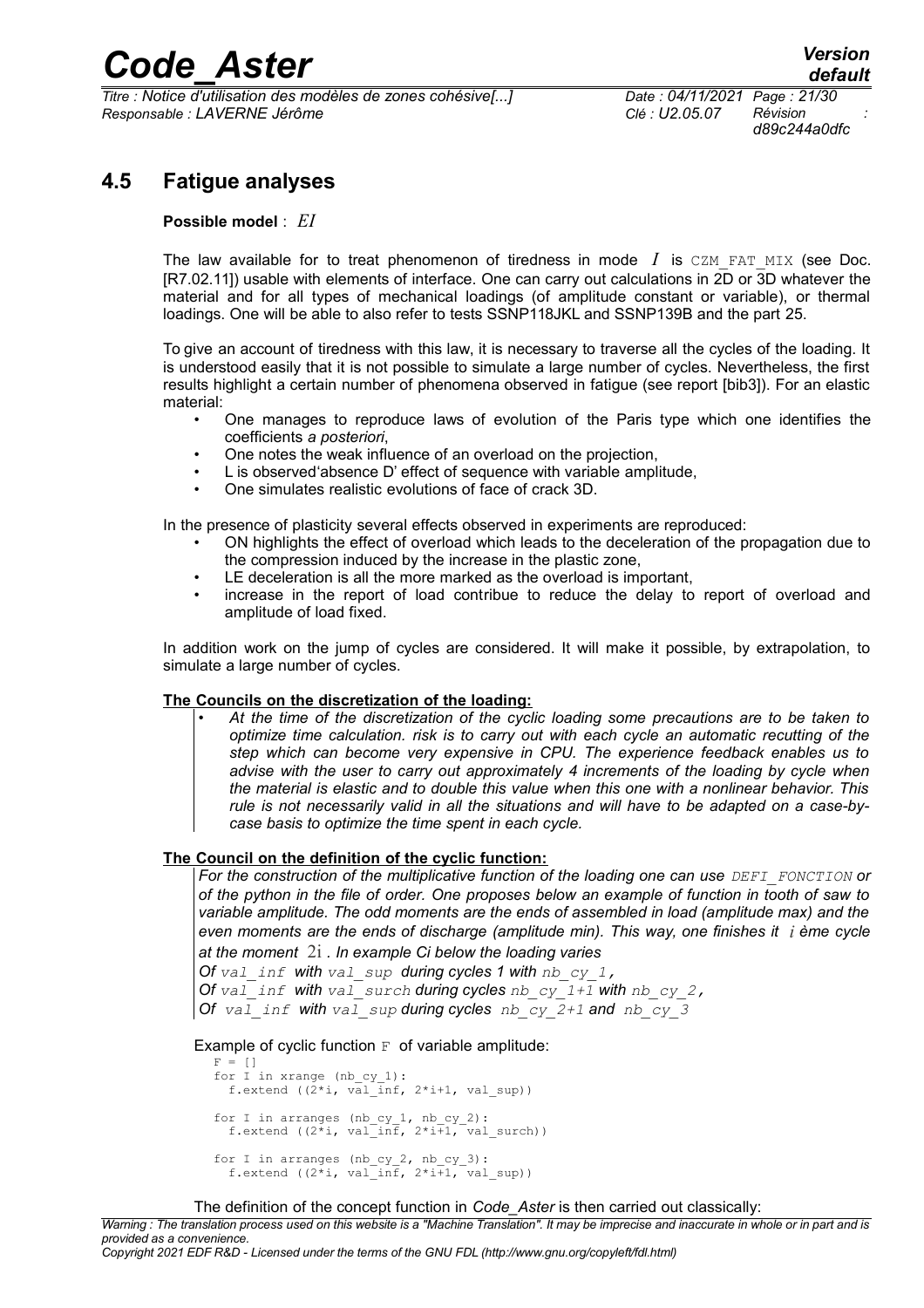*Titre : Notice d'utilisation des modèles de zones cohésive[...] Date : 04/11/2021 Page : 22/30 Responsable : LAVERNE Jérôme Clé : U2.05.07 Révision :*

*d89c244a0dfc*

FCT FAT = DEFI\_FONCTION ( NOM PARA =  $'INST'$ , PROL GAUCHE=' LINEAIRE',  $V\overline{A}LE$  = F, )

#### **The Council on the data storage**

*For to avoid a storage of the too important bases one advises to keep only the values of the fields at the top of each cycle using the keyword FILING of STAT\_NON\_LINE. With this intention, it is of course necessary to carry out a discretization of the loading which passes by the tops.*

### **4.6 Calculations in dynamics**

<span id="page-21-1"></span>**Possible models** : *EJ* , *EI* (in the course of validation), **Advised model** : *EJ*

The fact of taking in COMpte the dynamic aspects introduces an additional complexity into modeling. In addition to the precautions of use into quasi-static (refinement of grid sufficient to discretize the cohesive, relatively small zone for the characteristics of steels (about 1 mm)), the dynamic mode imposes additional rules. One proposes the few following practical advices resting on the experience feedback. One will be able to also refer to the report [bib1].

- The diagram of integration first of all: diagram of Newmark known as "of average acceleration (  $d=1/2$ ,  $a=1/4$ ), unconditionally stable and nondissipative in linear medium, seems best adapted (not of digital dissipation detected in the presence of cohesive zones). Very few tests were tested with other diagrams (explicit, Wilson…) but led to problems of convergence. A thesis is in hand (D. Doyen) to optimize diagrams in the presence of shocks.
- As regards the temporal discretization, all depends on the phenomena which one seeks to simulate. To finely determine the reflections of the waves on the cohesive zone (involving a disturbance of the kinematics of the crack), it is necessary (always for the usual characteristics of steels) to consider steps of times lower or equal to  $10^{-8} s$  . If a coarser follow-up of kinematics is sufficient and that the important phenomenon is starting and the stop, then of the steps about  $10^{-7} \le \Delta t \le 10^{-5}$  *s* are enough. With the top, problems of convergence appear (  $\Delta t \approx 10^{-6}$  *s* seem to be a good compromise).
- A very detailed attention must be related to the passage of a stable phase to an unstable phase (more precisely a phase where the cohesive zone extends in a progressive way, then where it is propagated in a brutal way). In this case, it is necessary to adapt the steps of time to collect the moment when the cohesive zone accelerates, under penalty of gumming "the dynamic effect completely". The use of the piloting of the loading in quasi static, associated with the observation of the snap back of the total answer can provide information over this critical moment.
- The small parameter PENA\_ADHERENCE representing stiffness joint before decoherence (parameter of regularization) must be taken lower than  $10^{-4}$  . Indeed, below this value the results are not sensitive any more to this parameter.

Generally, the experience feedback is limited in this scope of application. The use of these models in dynamics remains, for the moment, intended for specialists.

### **4.7 Postprocessing of cracking and order POST\_CZM\_FISS**

#### <span id="page-21-0"></span>*Visualization of cracking for EJ and EI*

To visualize a cohesive crack, several solutions are possible:

- The variable interns at the point of gauss (VARI ELGA)  $V3$  is one **indicator of cracking** who allows to know if the point of gauss is healthy ( $V3=0$ ), damaged ( $V3=1$ ) or broken (  $V3=2$ ). See the example figure 4.5.
- The variable *V4* vary continuously of 0 (healthy) to 1 (broken); it corresponds to **percentage of energy of dissipated surface** and can be interpreted like an indicator of damage . See the example figure 4.5.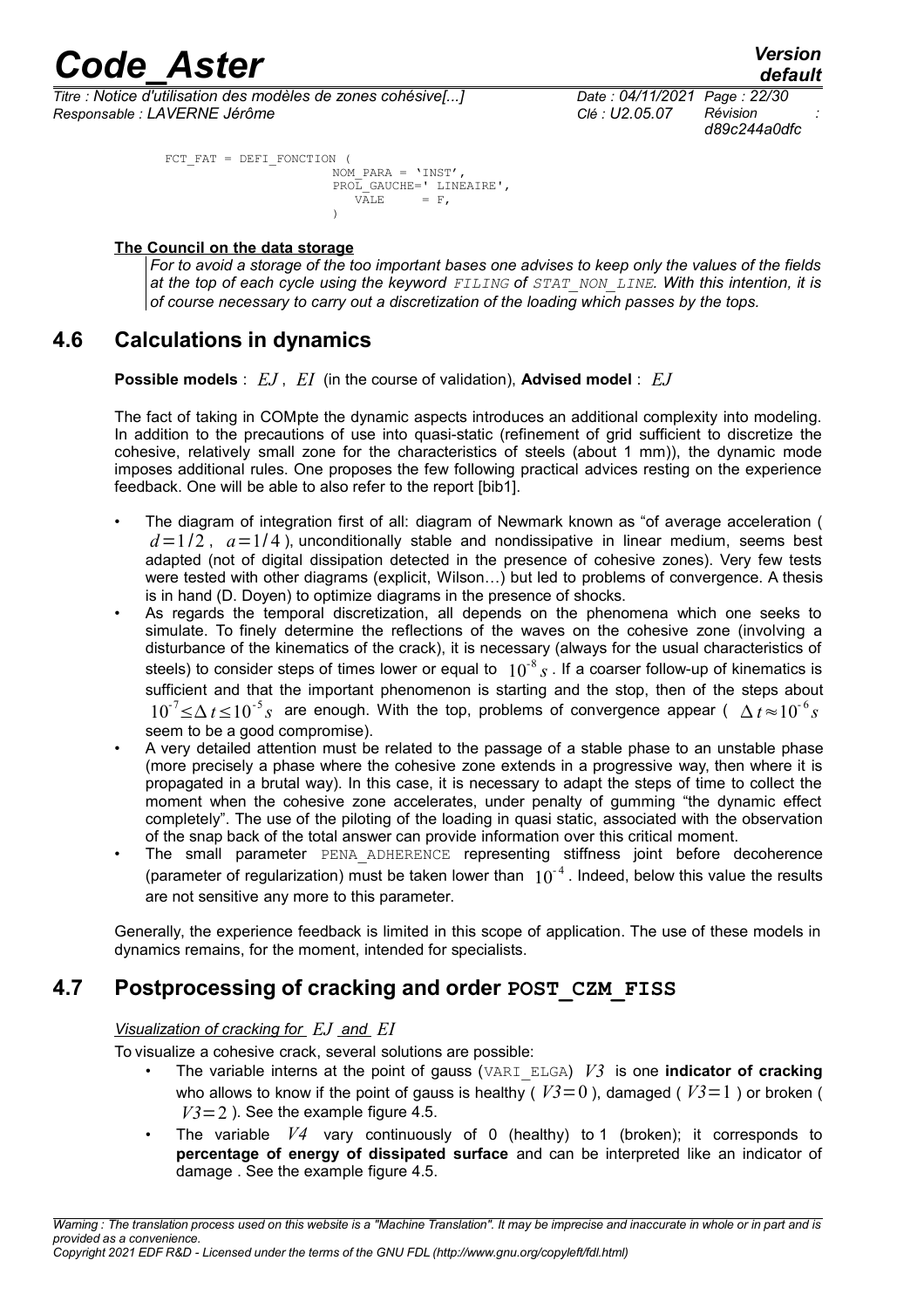*Titre : Notice d'utilisation des modèles de zones cohésive[...] Date : 04/11/2021 Page : 23/30 Responsable : LAVERNE Jérôme Clé : U2.05.07 Révision :*

*d89c244a0dfc*

- One can also to visualize the values of **jump of displacement** in the three modes of rupture I, II and III respectively starting from the internal variables *V7* , *V8* and *V9* .
- One **indicator of dissipation** *V2* allows to know if the point of gauss dissipates energy or is in discharge (the values taken by this internal variable depend on the cohesive law, to see Doc. [R7.02.11]).
- Finally one can visualize the components cohesive force in the three modes of rupture *I* , *II* and *III* respectively starting from the vector forced at the point of gauss SIEF ELGA : SIGN, SITX and SITY. The sign of SIGN allows to know if the point is in contact or not.

Attention, for *EJ* visualization tangential jumps in mode *II* and *III* (respectively *V8* and *V9* ) does not have direction taking into account the fact that the tangential vectors of the local reference mark are independent from one element to another (see on this subject the part [7](#page-6-0) ).



**Figure 4.5** *:* Evolution of the rupture in mixed mode in a beam 3D, visualization of the plan of cracking. Internal variable *V4* in top (1 in black, 0 in white) and *V3* in bottom (0 in blue, 1 in green, 2 in red).

#### *Visualization of cracking for the ED*

For *ED* the internal variables are not the same one, the percentage of dissipated energy is stored in *V5* and the indicator of dissipation in the variable *V4* . One also stores the constraints normal and tangential in *V6* and V7 as well as the jumps of normal and tangential displacement in *V1* and *V2* .

#### *POST\_CZM\_FISS : calculation length of crack cohesive in 2D*

This order makes it possible to know, at every moment, the size of the cohesive crack as well as the size of the cohesive zone starting from the punctual coordinates POINT ORIG and of a directing vector VECT TANG given by the user. This last must also inform the non-linear computation result evol noli as well as the group of cohesive meshs  $\sigma$  and on which it wishes to carry out postprocessing. Syntax is the following one:

```
table sdaster = POST CZM FISS (RESULT = evol noli,
                                 GROUP MA = \text{grma},
                                 POINT ORIG = (R, R),
                                 VECT TANG = (R, R))
```
This order is usable for modelings PLAN JOINT, PLAN INTERFACE, AXIS JOINT and AXIS INTERFACE and cohesive laws CZM OUV MIX, CZM TAC MIX, CZM LIN REG, CZM EXP REG. The lengths of cracks are evaluated starting from the geometrical position of the points of Gauss and of the variable V3 of the cohesive laws interns which makes it possible to know the state of the point (healthy, damaged, broken). One will refer to U4 documentation of POST CZM FISS for more information. An example of use is proposed in the tests ssnp139a and ssnp139c.

#### *Calculation length of crack in 3D*

It is possible to extend the macro one above for the 3D but that is not envisaged in the short run.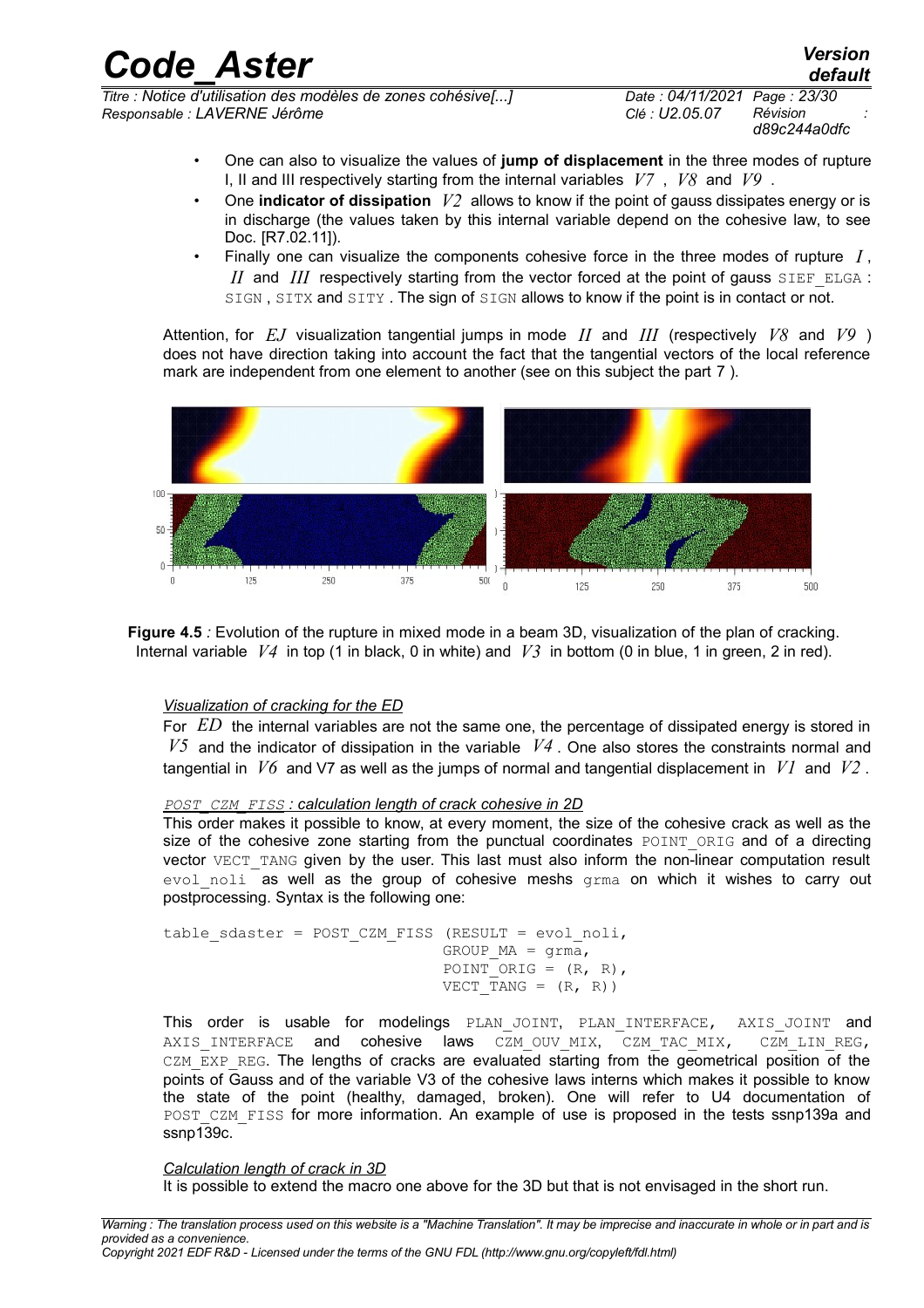*Titre : Notice d'utilisation des modèles de zones cohésive[...] Date : 04/11/2021 Page : 24/30 Responsable : LAVERNE Jérôme Clé : U2.05.07 Révision :*

*d89c244a0dfc*

*default*

### **5 Implementation of a calculation CZM**

<span id="page-23-1"></span>The cohesive models presented here were the object of a certain number of calculations in various mechanical problems, generally on structures targets (test-tubes). Let us quote some examples:

- Starting and propagation of crack in a beam rubber band or elastoplastic in brittle fracture,
- propagation of a crack under cyclic loading in an elastoplastic beam to model tiredness as well as the effect of overload.
- Propagation of a plane crack 3D in brittle fracture or tiredness, followed face of cracking.
- Modeling of propagation dynamics of crack in a bimatériau.
- Cracking and propagation brutal of two cracks through a perforated plate (quasi-static calculations with piloting).
- Wrenching of one reinforcement rigid.

In this part, one present various tests being pressed on the cohesive elements in *Code\_Aster* then one comments on one of them.

#### **5.1 List of the cases tests with the cohesive models**

<span id="page-23-0"></span>**ELEMENTARY TEST, A COHESIVE ELEMENT AND AN ELASTIC ELEMENT**

| ssnp118a: EJ 2D PLAN, |  | LAW CZM EXP REG                                           |
|-----------------------|--|-----------------------------------------------------------|
|                       |  | ssnp118b: EJ 3D (HEXA), LAW CZM EXP REG                   |
|                       |  | ssnp118c: EJ 3D (PENTA), LAW CZM EXP REG                  |
|                       |  | ssnp118d: EJ 2D PLAN, LAW CZM LIN REG                     |
|                       |  | ssnp118e: EJ 3D (HEXA), LAW CZM LIN REG                   |
|                       |  | ssnp118f: EJ 3D (PENTA), LAW CZM LIN REG                  |
|                       |  | ssnp118g: EI 2D PLAN, LAWS CZM OUV MIX AND CZM TAC MIX    |
|                       |  | ssnp118h: EI 3D (HEXA), LAWS CZM OUV MIX AND CZM TAC MIX  |
|                       |  | ssnp118i: EI 3D (PENTA), LAWS CZM OUV MIX AND CZM TAC MIX |
|                       |  | ssnp118j: EI 2D PLAN, LAW CZM FAT MIX                     |
|                       |  | ssnp118k: EI 3D (HEXA), LAW CZM FAT MIX                   |
|                       |  | ssnp1181: EI 3D (PENTA), LAW CZM FAT MIX                  |
|                       |  | ssnp118m: EI 2D PLAN, LAW CZM TRA MIX                     |
|                       |  | ssnp118n: EI 3D (HEXA), LAW CZM TRA MIX                   |
|                       |  | ssnp118o: EI 3D (PENTA), LAW CZM TRA MIX                  |
|                       |  | ssnp118q: EI 2D PLAN, LAW CZM EXP MIX                     |
|                       |  | ssnp118r: EI 3D (HEXA), LAW CZM EXP MIX                   |
|                       |  | ssnp118s: EI 3D (PENTA), LAW CZM EXP MIX                  |
|                       |  |                                                           |

**IMPLEMENTATION OF THE ELASTIC LAW OF INTERFACE ON A CUBE**

ss lv01 has : E I 3 D (PENTA), LAW CZM\_ ELAS \_ MIX sslv01b : EI 2D (SORTED), LAW CZM ELAS MIX

#### **WRENCHING OF A RIGID REINFORCEMENT**

ssna115a: ED 2D AXIS, LAW CZM EXP ssna115b: EJ 2D AXIS, LAW CZM LIN REG ssna115c: EI 2D AXIS, LAW CZM\_TAC\_MIX

#### **AXISYMMETRIC TEST-TUBE ENTAILLEE (AE) ELASTOPLASTIC**

ssna120a: EI 2D AXIS, LAW CZM\_TRA\_MIX

**CRACKING OF A PLATE, COMPARISON WITH ANALYTICAL SOLUTION**

ssnp128a: ED 2D PLAN, LAW CZM EXP

**BRUTAL CRACKING OF A PLATE TROUEE WITH PILOTING OF THE LOADING** ssnp133a: EJ 2D PLAN, LAW CZM EXP REG ssnp133b: ED 2D PLAN, LAW CZM\_EXP ssnp133c: EI 2D PLAN, LAW CZM OUV MIX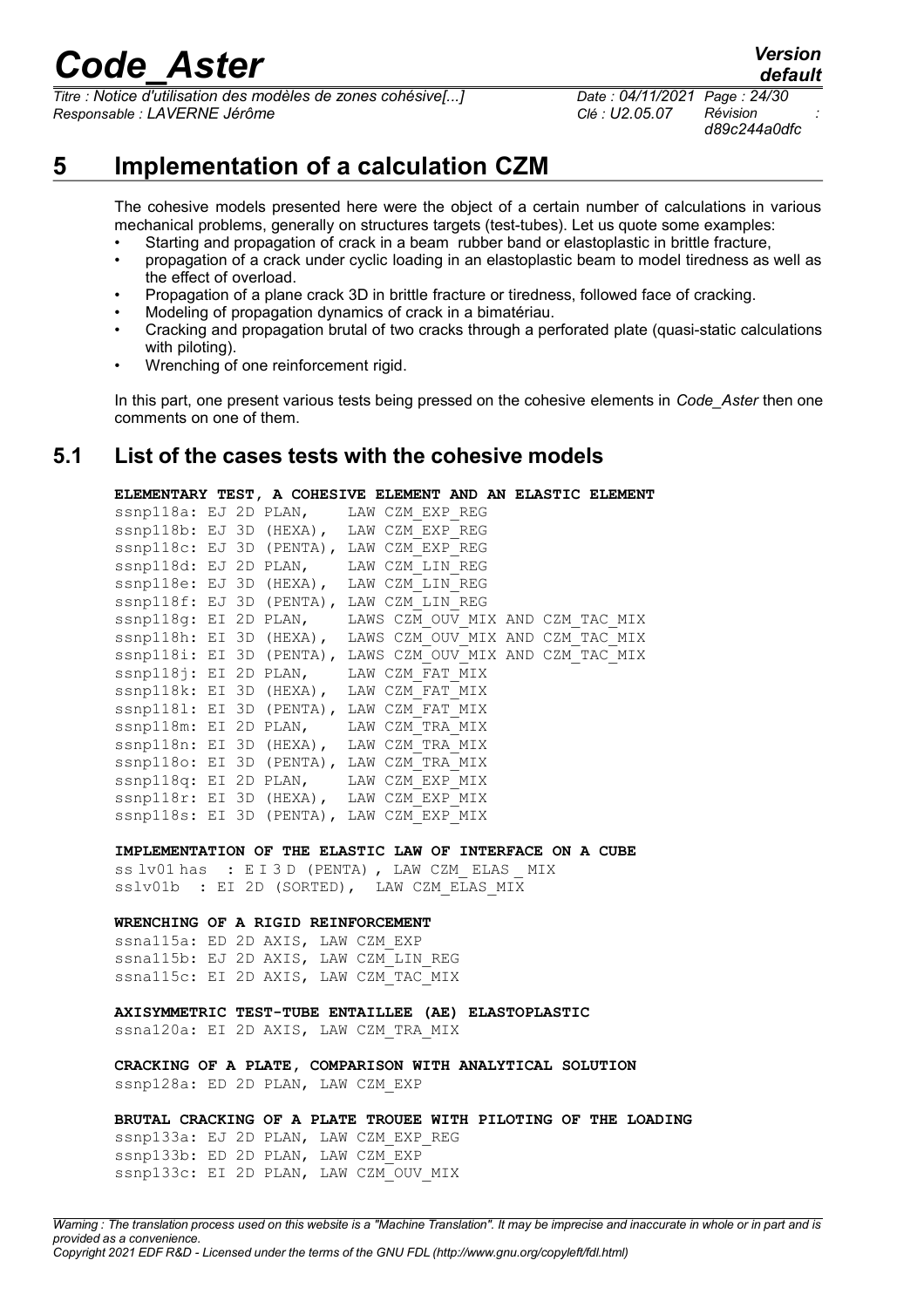*Titre : Notice d'utilisation des modèles de zones cohésive[...] Date : 04/11/2021 Page : 25/30 Responsable : LAVERNE Jérôme Clé : U2.05.07 Révision :*

*d89c244a0dfc*

**BEAM Compact Tension (CT) 2D ELASTOPLASTIC** ssnp151a: EI 2D PLAN, LAW CZM\_TRA\_MIX

**BEAM Compact Tension (CT) ELASTOPLASTIC 3D** ssnp151b: EI 3D (HEXA), LAW CZM\_TRA\_MIX

**BEAM Doubles Cantilever Beam (DCB) 2D ELASTOPLASTIC, MONOTONOUS AND TIRES** ssnp139a: EI 2D PLAN, LAW CZM OUV MIX ssnp139b: EI 2D PLAN, LAW CZM\_FAT\_MIX *(example with accompanying notes below)*

**BEAM Doubles Cantilever Beam (DCB) ELASTIC 3D** ssnv199a: EJ 3D (HEXA), LAW CZM\_EXP\_REG ssnv199b: EJ 3D (PENTA), LAW CZM EXP REG ssnv199c: EJ 3D (HEXA), LAW CZM\_LIN\_REG ssnv199d: EJ 3D (PENTA), LAW CZM\_LIN\_REG ssnv199e: EI 3D (HEXA), LAW CZM\_OUV\_MIX ssnv199f: EI 3D (PENTA), LAW CZM OUV MIX

**DYNAMIC PROPAGATION 2D AND DEPENDENCE IN TEMPERATURE OF the COHESIVE LAW**  sdns105a.comm: EJ 2D PLAN, LAW CZM EXP REG

**BEAM ENTAILLEE IN INFLECTION 3 POINTS**  ssnp166a.comm: EI 2D PLAN, LAW CZM EXP MIX

#### **5.2 Example with accompanying notes, beam DCB in fatigue**

<span id="page-24-0"></span>The test here is presented SSNP139, modeling B, corresponding to the simulation of the propagation of crack by tiredness in a beam Cantilever Beam (DCB) Doubles two-dimensional. One presents the diagram of the mechanical problem on figure 5.2 then the command file commented on by referring to the various advices lavished above. One underlines in red the passages specifically dedicated to the cohesive elements.



**Figure 5.2** : Geometry of the DCB and boundary conditions.

#### **################################################################################ # PLASTIC BEAM DCB 2D WITH ELEMENTS Of INTERFACE IN FATIGUE: LAW CZM\_FAT\_MIX ################################################################################**

BEGINNING (CODE= F (NAME = 'SSNP139B'))

**# LAWS OF BEHAVIOR OF the DCB AND the COHESIVE CRACK (see [6\)](#page-5-0)** loi\_vol=' VMIS\_ISOT\_LINE' **loi\_czm=' CZM\_FAT\_MIX'**

**# MANY CYCLES MAXIMUM** nb\_cy\_max= 101

**# FINAL MOMENT (ODD AND LOWER A 2\*nb\_cy\_max-1)**  $t.f$ in=5

#### **# NUMBERS OF STEP (see [21\)](#page-20-0)**

*Warning : The translation process used on this website is a "Machine Translation". It may be imprecise and inaccurate in whole or in part and is provided as a convenience. Copyright 2021 EDF R&D - Licensed under the terms of the GNU FDL (http://www.gnu.org/copyleft/fdl.html)*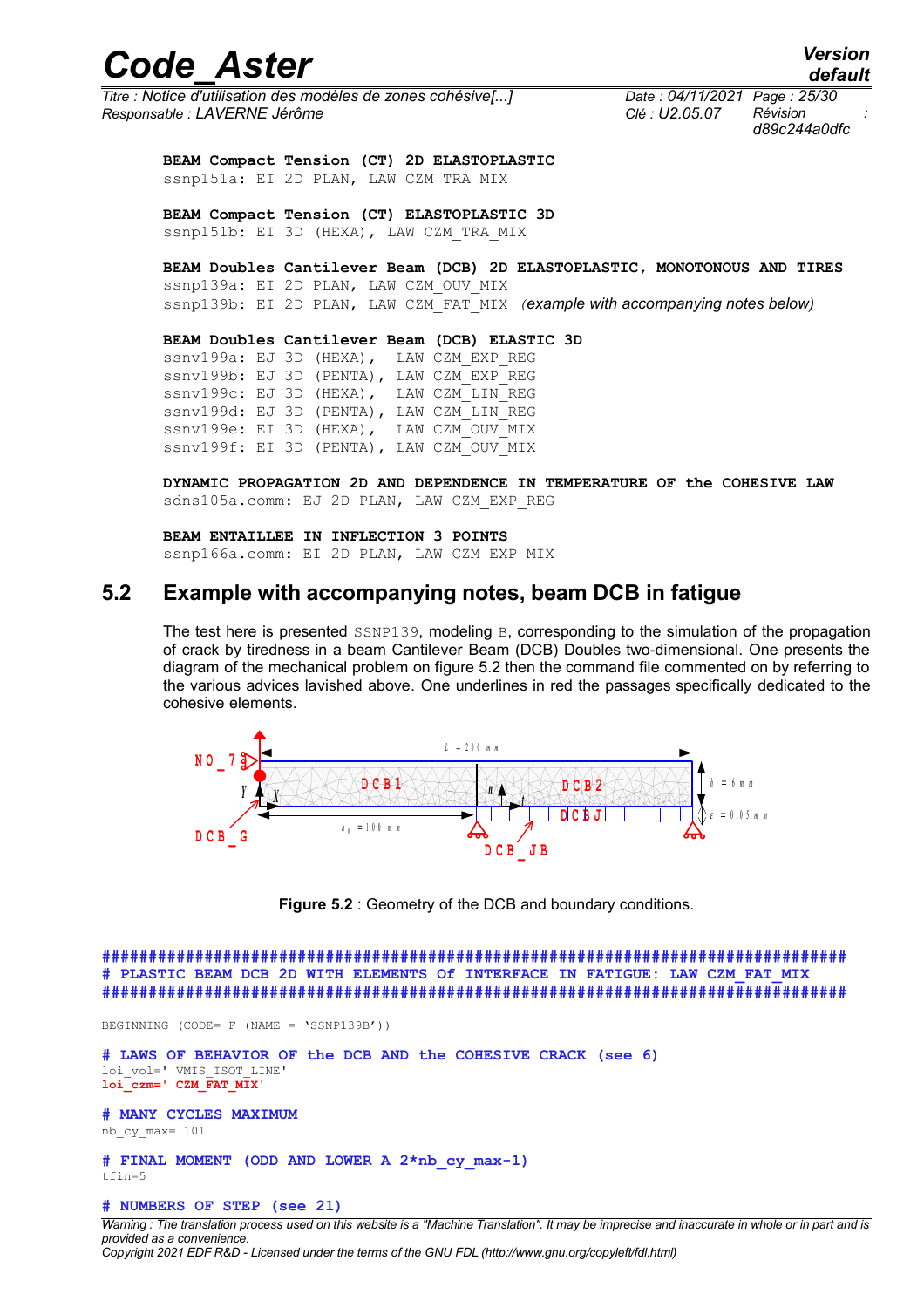*Titre : Notice d'utilisation des modèles de zones cohésive[...] Date : 04/11/2021 Page : 26/30 Responsable : LAVERNE Jérôme Clé : U2.05.07 Révision :*

*default*

*d89c244a0dfc*

 $nbps = 5*tfin$ 

**# ONE FILES the TOPS (see [21\)](#page-20-0)**  $nbarch = (tfin-1)/2$ 

#### **# VALUES OF THE FUNCTION OF LOADING**

delta  $U = 0.4$  $val$ <sub> $in$ f</sub> =  $0.0$  $val$ sup = val inf + delta U val $\sqrt{\text{such}} = 1.2$ 

#### **# NUM OF CYCLE FOR VARIABLE CHANGE AMPLITUDE**

# to make a single overload at the moment  $2*x+1$  put: nb cy  $1 = X$ , nb cy  $2 = x+1$ , nb cy  $3=x$ . # Ci below, overload at the moment 23.  $nb_{y_1} - ny_1 = 11$  $nb_{cy}$  = 12  $nb\bar{c}y\bar{3} = nb\bar{c}y\bar{m}ax$ 

#### **# PARAMETERS MECHANICAL OF LAW CZM (values tests, to see [15\)](#page-14-1)**

tenac = 0.259/2 # one models only one half fissures (division by two of Gc material to see [15\)](#page-14-1)  $sigc = 35$  $cd. = 2*tenac/sige$ 

#### **# PARAMETERS DIGITAL OF the ELEMENTS Of INTERFACE (see [15\)](#page-14-0)**

ri\_gli=10  $pen$ <sup>-100</sup>

#### **# PARAMETERS OF the ELASTOPLASTIC LAW (values tests)**

Young = 200000  $pea = 0.3$  $splas = 30$  $nut = 3577$ 

PRE GMSH ()  $MAO$  = LIRE MAILLAGE ()

#### **# PASSAGE OF the GRID INTO QUADRATIC (see [9](#page-8-2) )**  $MY = CREA MAILLAGE (GRID = MA0, LINE QUAD = F (TOUT=' OUT'))$

#### **# DEFINITION OF THE GROUPS**

```
MY = DEFI_GROUP (
    reuse \equiv MY,
     GRID = MY, 
     CREA_GROUP_MA = (
# LINES
 _F (NAME = 'DCB_G', GROUP_MA = 'GM981'), # PLACE OF THE LOADING IMPOSES 
 _F (NAME = 'DCB_JB', GROUP_MA = 'GM984'), # FACES FOR CONDITION OF SYMMETRY
# SURFACES 
 _F (NAME = 'DCB1' , GROUP_MA = 'GM988'), # LEFT VOLUMINAL LEFT THE BEAM
 _F (NAME = 'DCB2' , GROUP_MA = 'GM989'), # LEFT VOLUMINAL RIGHT-HAND SIDE THE BEAM
 _F (NAME = 'DCBJ' , GROUP_MA = 'GM990'), # ELEMENTS OF INTERFACE
),
     CREA_GROUP_NO = (
     \begin{array}{rcl} & F\ \overline{(\texttt{NAME}\ \equiv\ \ 'DCB\ \dot G'}, \quad \texttt{GROUP\_MA}\ =\ \ 'GM981')\ ,\\ & F\ \ (\texttt{NAME}\ =\ \ 'NO\_7'\ , \quad \quad \texttt{GROUP\_MA}\ =\ \ 'GM954')\ , \end{array}# NODE BLOCKS IN DIRECTION X
   )
)
# ORIENTATION OF THE ELEMENTS OF INTERFACE (SEE 10 )
MA=MODI MAILLAGE (reuse =MA.
                    MAILLAGE=MA,
                     ORIE_FISSURE =_ F (GROUP_MA= ' DCBJ '), 
 )
# ASSIGNMENT OF MODELINGS
```
MO=AFFE\_MODELE (

 MAILLAGE=MA, AFFE= (  $F$  (

*Warning : The translation process used on this website is a "Machine Translation". It may be imprecise and inaccurate in whole or in part and is provided as a convenience.*

*Copyright 2021 EDF R&D - Licensed under the terms of the GNU FDL (http://www.gnu.org/copyleft/fdl.html)*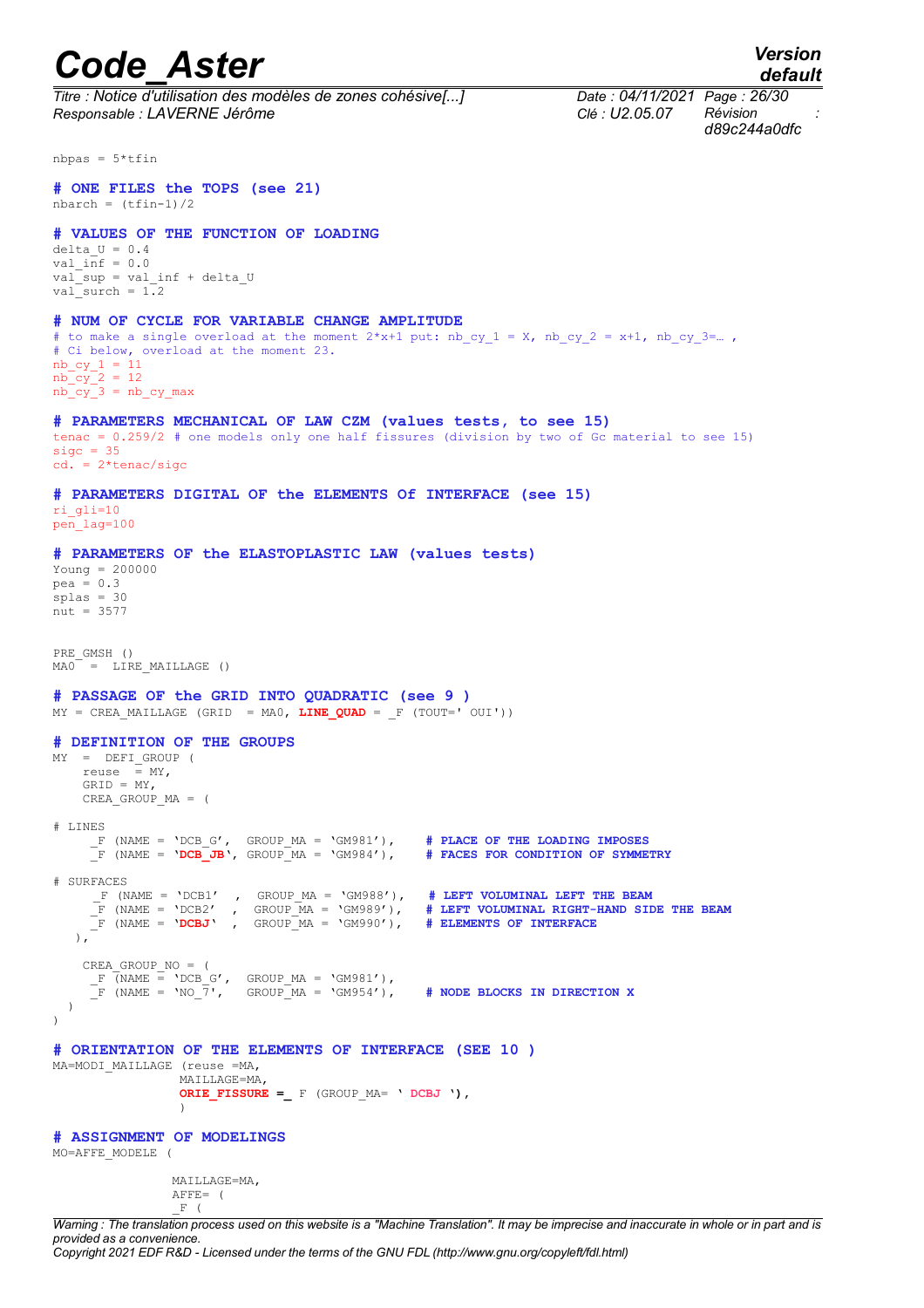*default*

```
Code_Aster Version
Titre : Notice d'utilisation des modèles de zones cohésive[...] Date : 04/11/2021 Page : 27/30
```
*Responsable : LAVERNE Jérôme Clé : U2.05.07 Révision :*

*d89c244a0dfc*

```
GROUP MA = ('DCB1', 'DCB2', 'DCB G').PHENO\overline{M}ENON = 'MECHANICAL',MODELING = 'D_PLAN'
                   ),
               _F ( 
                 GROUP_MA = 'DCBJ',
                PHENOMENON = 'MECHANICAL',
                 MODELING = ' PLAN_INTERFACE ' # MODELING PLAN FOR THE ELEMENTS OF INTERFACE
\, ), \, ))
# DEFINITION OF the POSITION OF the CRACK IN the TOTAL REFERENCE MARK (see 7)
ORIEN_FI=AFFE_CARA_ELEM (MODELE=MO,
                   MASSIF= (_F (GROUP_MA='DCBJ',
                         ANGL_REP= (90, 0, 0)))); # IN 2D ONLY the FIRST ANGLE
# DEFINITION AND ASSIGNMENT OF MATERIAL
# HERE ONLY ONE MATERIAL, ONE CAN ALSO CREATE TWO DIFFERENT MATERIALS ONE FOR VOLUME AND THE OTHER 
# FOR THE COHESIVE CRACK
MATE=DEFI_MATERIAU (
     ELAS=_F ( 
           E = Young,NAKED = pea),
    ECRO LINE=_F (
               D_SIGM_EPSI=ecrou,
               SY=splas,
    RUPT FRAG = F ( \qquad # KEYWORD FOR THE CZM IN BRITTLE FRACTURE
 GC = tenac, # PARAMETER MATERIAL (see 15)
 SIGM_C = sigc, # PARAMETER MATERIAL (see 15) 
 PENA_LAGR = pen_lag, # PARAMETER DIGITAL (see 15)
                  RIGI_GLIS = ri_gli, # PARAMETER DIGITAL (see 15) 
 ))
CM=AFFE_MATERIAU (
            MATILAGE=MA.
             AFFE= F (
                    GROUP_MA = ('DCB1', 'DCB2', 'DCBJ'),
                   MATER = SUBDUE),
 )
# LOADINGS
SYMMETRY = AFFE_CHAR_MECA (
 MODEL = MO,
  FACE_IMPO = (_F (GROUP_MA='DCB_JB', DY = 0)) # CONDITION OF SYMMETRY ON THE LOWER LIP
\lambdaTRACTION = AFFE_CHAR_MECA (
MODEL = MO,DDL IMPO = (F (GROUP NO = 'NO 7' , DX = 0)), # BLOCKING OF THE RIGID MODE
FACE IMPO= (F (GROUP MA = 'DCB G' , DY = 1), # DIRECTION OF THE LOADING
))
# DEFINITION OF THE LIST OF MOMENT 
deb=- (val_inf/delta_U) – 0.0000001 # VALUE OF THE BEGINNING OF THE MOMENTS ALLOWING TO REACH A LEVEL 
 # OF LOADING val_inf AT MOMENT 0 GRADUALLY
L_INST=DEFI_LISTE_REEL (BEGINNING = deb.,
    INTERVALLE= (<br>
F (JUSQU_A = 0,
F (JUSQU A = 0, NUMBER = 10),
F (JUSQU A = tfin , NUMBER = nbpas),
      ))
# FILING OF MOMENT 0 AND THE MOMENTS ODD (TOPS OF EACH CYCLE)
```

```
INS ARCH=DEFI_LISTE_REEL (BEGINNING = deb.,
      INTERVALLE= (
F (JUSQU A = 0, NUMBER = 1),
F (JUSQU A = 1, NUMBER = 1),
      \begin{bmatrix} -F & (JUSQU_A = 1, & NUMBER = 1), \\ -F & (JUSQU_A = tfin, & NUMBER = nbarch), \end{bmatrix} ))
```
*Warning : The translation process used on this website is a "Machine Translation". It may be imprecise and inaccurate in whole or in part and is provided as a convenience. Copyright 2021 EDF R&D - Licensed under the terms of the GNU FDL (http://www.gnu.org/copyleft/fdl.html)*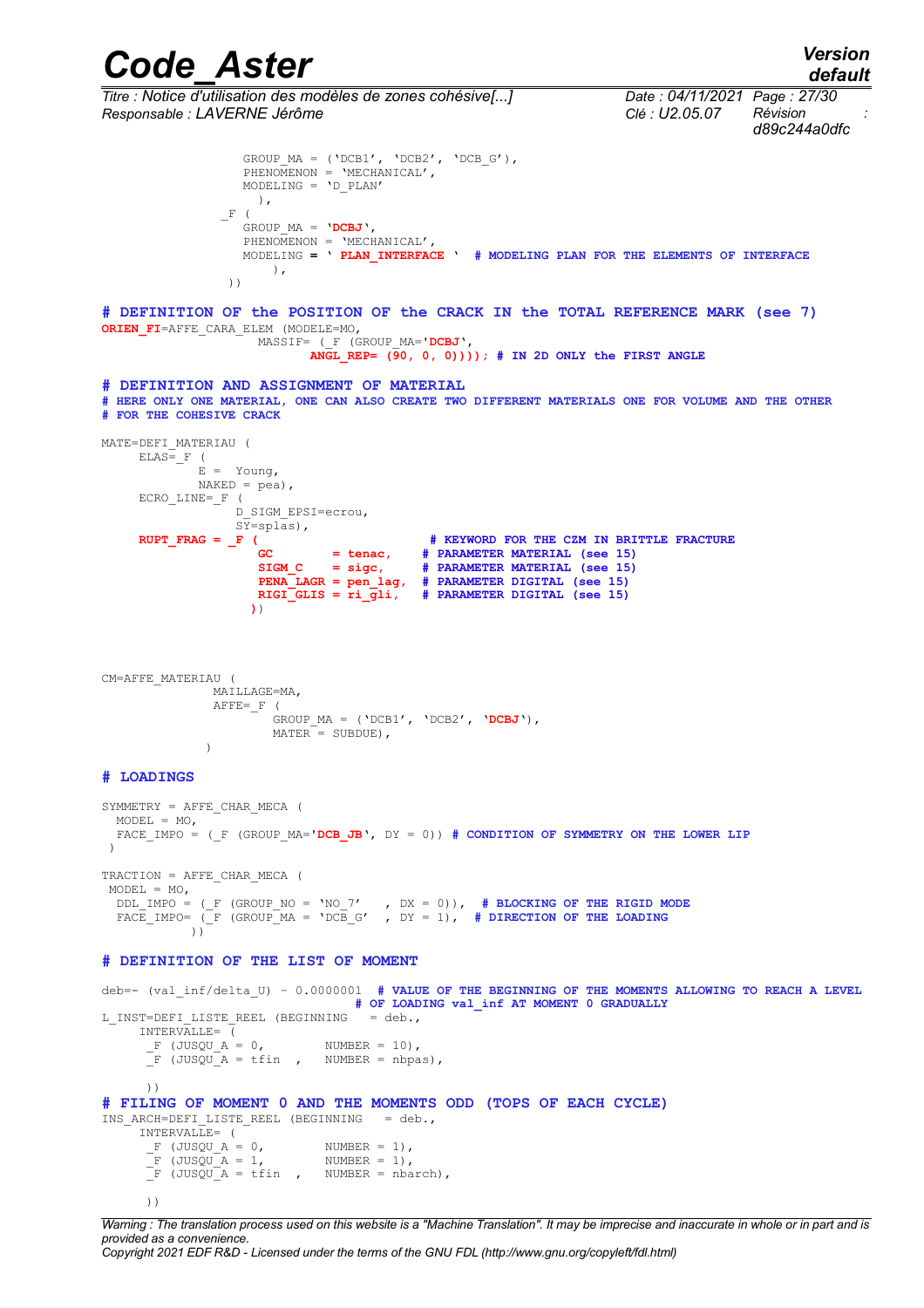*default*

*Titre : Notice d'utilisation des modèles de zones cohésive[...] Date : 04/11/2021 Page : 28/30 Responsable : LAVERNE Jérôme Clé : U2.05.07 Révision :*

*d89c244a0dfc*

**# DEFINITION OF THE CYCLIC EVOLUTION OF THE LOADING # a: FUNCTION CONSTANT AMPLITUDE WITH OVERLOAD (see [21\)](#page-20-0) has = [] for I in xrange (nb\_cy\_1): a.extend ((2\*i, val\_inf, 2\*i+1, val\_sup)) for I in arranges (nb\_cy\_1, nb\_cy\_2):** a.extend  $((2 \times i, \text{ val_inf}, 2 \times i+1, \text{ val_sum}))$ **for I in arranges (nb\_cy\_2, nb\_cy\_3):** a.extend  $((2 * i, val_inf, 2 * i+1, val_sum))$ **FCT\_FAT** = DEFI\_FONCTION ( NOM PARA =  $\sqrt{I}NST'$ , PROL\_GAUCHE=' LINEAIRE',  $V A L E$  = **has**, ) DEFLIST =DEFI\_LISTE\_INST (DEFI\_LIST=\_F (LIST\_INST =L\_INST),  $\overline{ECHEC} = F$  ( SUBD\_METHODE=' UNIFORME',  $SUBD$   $PAS$  = 3, SUBD PAS MINI =  $1.E-10$ ,

SUBD\_NIVEAU=10,

#### **# CALCULATION NONLINEAR**

 $)$ ,  $)$ 

```
U=STAT_NON_LINE ( 
 MODEL = MO,
 CHAM_MATER = CM,<br>CARA ELEM = ORIEN FI,
                            # ASSIGNMENT OF THE CHARACTERISTICS OF ORIENTATION TO THE ELEMENTS OF
INTERFACE
 EXCIT = (-F (LOAD = SYMMETRY),
               \overline{F} (LOAD = TRACTION, FONC MULT = FCT FAT),
              ),
  BEHAVIOR = (
              F (RELATION = loi_vol, GROUP_MA = ('DCB1', 'DCB2')),
              \frac{F}{D} (RELATION = loi_czm , GROUP_MA = 'DCBJ'),
\overline{\phantom{a}}INCREMENT = F (LIST INST = DEFINIST,INST FIN = tfin,), \overline{\phantom{a}}NEWTON = F (MATRIX = 'TANGENT', REAC ITER=1),
 CONVERGENCE = _F (
                 RESI REFE RELA = 1.E-6,
 SIGM_REFE = sigc, # FORCED OF REFERENCE (see 16)
 DEPL_REFE = cd., # DISPLACEMENT OF REFERENCE (see 16)
                 ITER GLOB MAXI = 8,
\,), \,SOLVEUR = _F (
            METHOD = 'MUMPS', PCENT_PIVOT = 100 ), # SOLVEUR MUMPS NECESSARY FOR the EI (see 16 )
  FILING = _F (LIST_INST = INS_ARCH
    ))
# POST_TRAITEMENT: IMPRESSIONS OF the INDICATOR Of V3 DAMAGE AND the PERCENTAGE Of
ENERGY DISSIPEE V4 (see 22 )
```
IMPR\_RESU (FORMAT=' RESULTAT', RESU= (\_F (RESULTAT=U, NOM\_CHAM=' VARI\_ELGA', INST=tfin, NOM\_CMP= (**'V3', 'V4'**))))

END (FORMAT\_HDF=' OUI')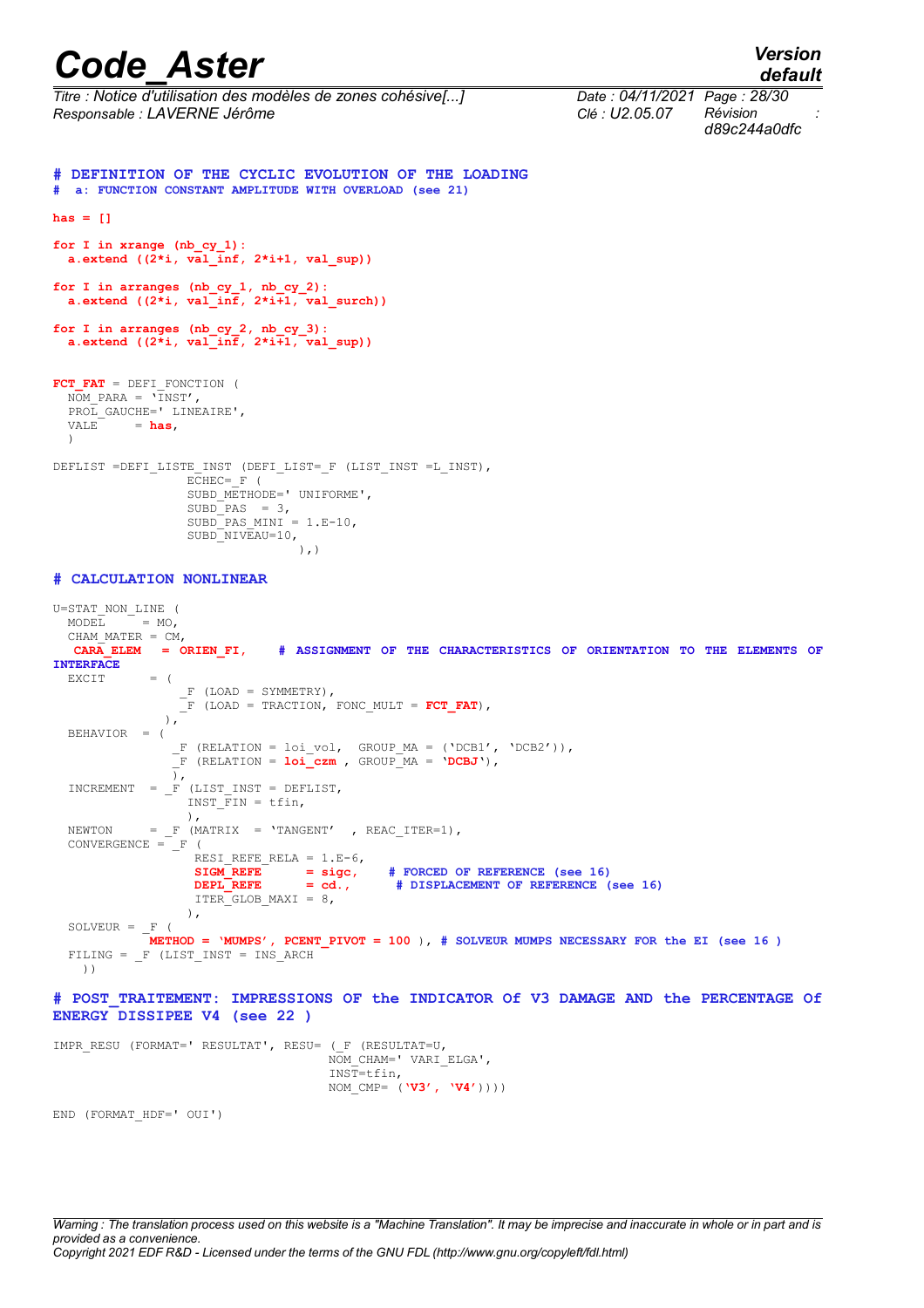*Titre : Notice d'utilisation des modèles de zones cohésive[...] Date : 04/11/2021 Page : 29/30 Responsable : LAVERNE Jérôme Clé : U2.05.07 Révision :*

*d89c244a0dfc*

## **6 Conclusion**

<span id="page-28-0"></span>Generally, the use of the elements of interface ( *EI* ) is recommended when several choices are possible. Indeed, this approach joins together qualities of both others and fulfills best the requirements of robustness, reliability and performance desired for models intended in the long term for engineering. In dynamics, model EI is in the course of validation, one will prefer the model of joint to him. This last can answer a certain number of waitings provided that one uses it with prudence. Lastly, the element with internal discontinuity has the advantage of not regularizing energy, on the other hand it cumulates the disadvantages of the other approaches. One advises to use it only in quite particular cases, for example for multi-cracking in a given direction *a priori* (see [bib5]).